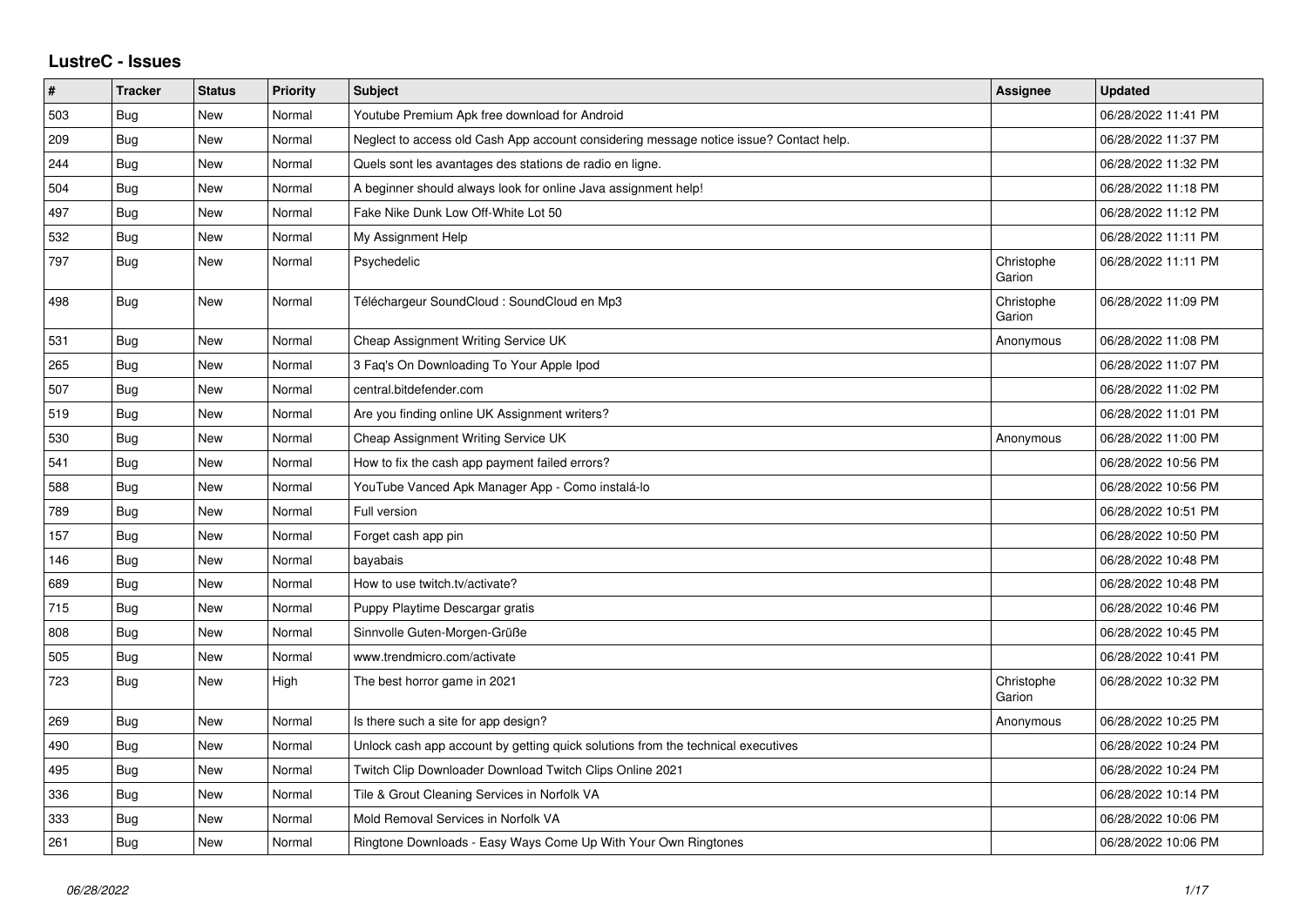| $\pmb{\#}$ | Tracker    | <b>Status</b> | <b>Priority</b> | <b>Subject</b>                                                                                                                                                                                                                                                        | Assignee               | <b>Updated</b>      |
|------------|------------|---------------|-----------------|-----------------------------------------------------------------------------------------------------------------------------------------------------------------------------------------------------------------------------------------------------------------------|------------------------|---------------------|
| 805        | <b>Bug</b> | New           | Normal          | Ketamine Online Store                                                                                                                                                                                                                                                 | Christophe<br>Garion   | 06/28/2022 10:04 PM |
| 488        | <b>Bug</b> | New           | Normal          | Quick solution to solve cash app dispute by the technical team                                                                                                                                                                                                        |                        | 06/28/2022 10:01 PM |
| 251        | Bug        | New           | Normal          | All About Cash App Transfer Fail Problems                                                                                                                                                                                                                             | Pierre-Loïc<br>Garoche | 06/28/2022 09:49 PM |
| 278        | Bug        | New           | Normal          | Cash App Help & Solutions - Here You Will Get Better Assistance                                                                                                                                                                                                       |                        | 06/28/2022 09:45 PM |
| 886        | Bug        | New           | Normal          | Is the Fox News Channel on Roku free?                                                                                                                                                                                                                                 |                        | 06/28/2022 09:36 PM |
| 735        | Bug        | New           | Normal          | A quick fix of how to get money back from cash app stocks                                                                                                                                                                                                             |                        | 06/28/2022 09:31 PM |
| 699        | <b>Bug</b> | New           | Normal          | Would you be able to utilize Cash App Twitch?                                                                                                                                                                                                                         |                        | 06/28/2022 09:31 PM |
| 520        | Bug        | New           | Normal          | What Is The Major Role Of Cash.app/Help and Support Page?                                                                                                                                                                                                             |                        | 06/28/2022 09:23 PM |
| 501        | Bug        | New           | Normal          | How Do I Annihilate Cash App Transfer Failed Problems Effectively                                                                                                                                                                                                     | Pierre-Loïc<br>Garoche | 06/28/2022 09:15 PM |
| 696        | Bug        | New           | Normal          | How to Install the TuMangaOnline App                                                                                                                                                                                                                                  |                        | 06/28/2022 09:15 PM |
| 143        | Bug        | New           | Normal          | Bob lace front wigs                                                                                                                                                                                                                                                   |                        | 06/28/2022 09:13 PM |
| 331        | Bug        | <b>New</b>    | Normal          | Water Extraction Services in Norfolk VA                                                                                                                                                                                                                               |                        | 06/28/2022 09:12 PM |
| 687        | Bug        | New           | Normal          | How to use twitch.tv/activate?                                                                                                                                                                                                                                        |                        | 06/28/2022 09:12 PM |
| 119        | <b>Bug</b> | New           | Normal          | klhjigyu                                                                                                                                                                                                                                                              |                        | 06/28/2022 09:07 PM |
| 492        | Bug        | New           | Normal          | HD Streamz MOD APK v3.5.5 (Keine Werbung)                                                                                                                                                                                                                             |                        | 06/28/2022 09:00 PM |
| 289        | Bug        | <b>New</b>    | Normal          | Recover Yahoo Mail Forgotten Password - Explore Kanata Chinese                                                                                                                                                                                                        |                        | 06/28/2022 08:55 PM |
| 656        | Bug        | New           | Normal          | Kiwi Nutrition Facts And Health Benefits                                                                                                                                                                                                                              |                        | 06/28/2022 08:54 PM |
| 518        | Bug        | New           | Normal          | How To Check The Balance Of Cash App Account By Taking Cash App Support?                                                                                                                                                                                              |                        | 06/28/2022 08:51 PM |
| 139        | Bug        | New           | Normal          | relseo                                                                                                                                                                                                                                                                |                        | 06/28/2022 08:48 PM |
| 239        | Bug        | New           | Normal          | Algunas características más de Choices MOD APK                                                                                                                                                                                                                        |                        | 06/28/2022 08:47 PM |
| 672        | <b>Bug</b> | New           | Normal          | The easiest way to delete ringtones on iPhone                                                                                                                                                                                                                         |                        | 06/28/2022 08:44 PM |
| 92         | Bug        | New           | High            | expression should have been normalized in EMF backend                                                                                                                                                                                                                 | Pierre-Loïc<br>Garoche | 06/28/2022 08:43 PM |
| 138        | <b>Bug</b> | New           | Normal          | own-sweethome                                                                                                                                                                                                                                                         |                        | 06/28/2022 08:42 PM |
| 205        | <b>Bug</b> | New           | Low             | Mens Designer Glasses                                                                                                                                                                                                                                                 |                        | 06/28/2022 08:39 PM |
| 292        | <b>Bug</b> | New           | Normal          | Venmo to Cash App Transfer Of Money- Explore Here                                                                                                                                                                                                                     |                        | 06/28/2022 08:37 PM |
| 593        | Bug        | New           | Normal          | Eiffel Spark Ultimate C2 SN series is a fully synthetic range of advanced performance engine oils blended in high<br>performance fully synthetic (PAO – polyalphaolefin) basestocks fortified with advanced technology additive system,<br>specifically formulated to |                        | 06/28/2022 08:34 PM |
| 711        | Bug        | New           | Normal          | Human Fall Flat Apk Download                                                                                                                                                                                                                                          |                        | 06/28/2022 08:27 PM |
| 500        | Bug        | New           | Normal          | Simply contact the technical team, to find the solution to cash app refund problems.                                                                                                                                                                                  | Pierre-Loïc<br>Garoche | 06/28/2022 08:11 PM |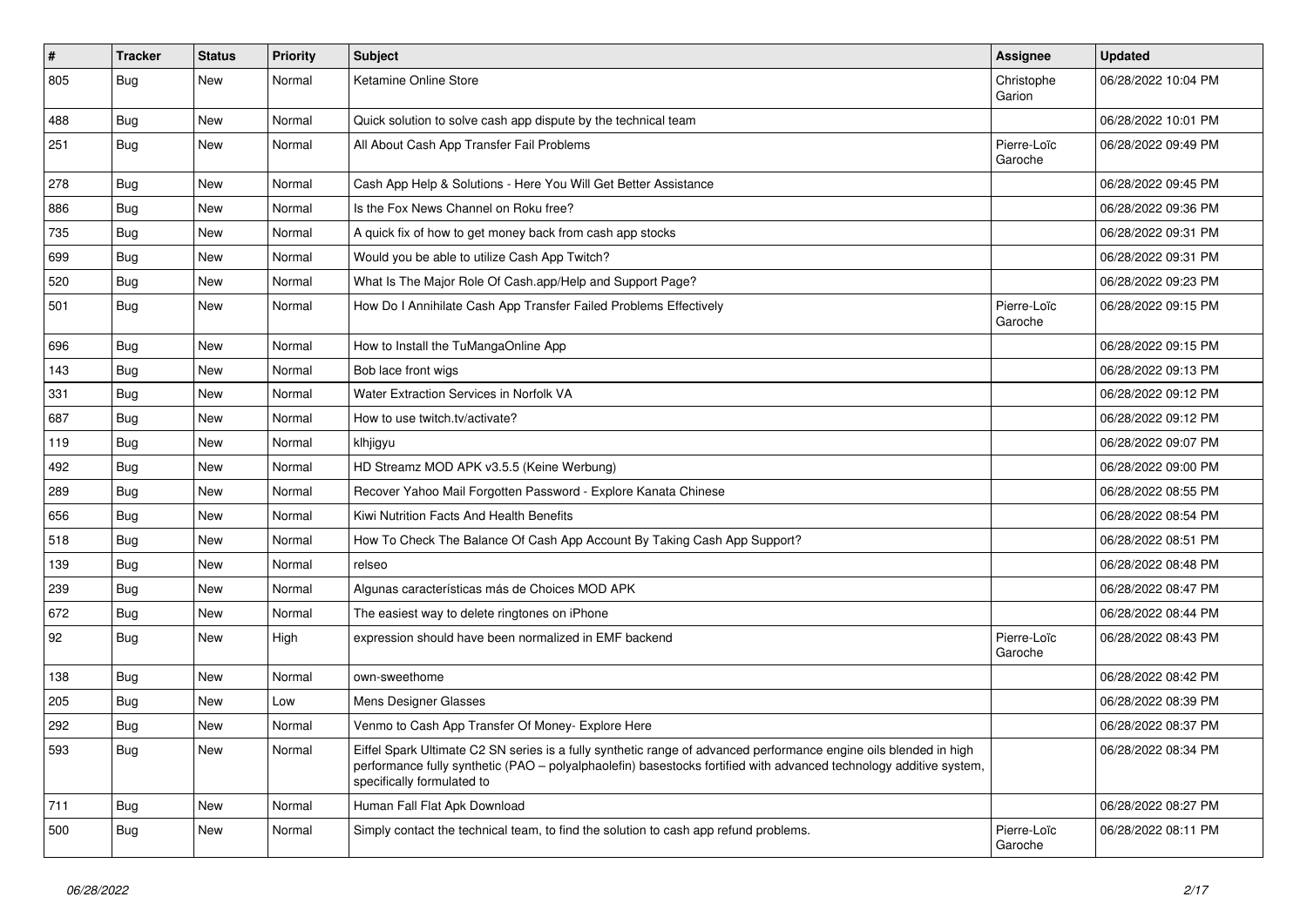| $\pmb{\sharp}$ | <b>Tracker</b> | <b>Status</b> | <b>Priority</b> | Subject                                                                   | Assignee               | <b>Updated</b>      |
|----------------|----------------|---------------|-----------------|---------------------------------------------------------------------------|------------------------|---------------------|
| 474            | <b>Bug</b>     | New           | Normal          | Floor Waxing Arlington MA                                                 |                        | 06/28/2022 08:10 PM |
| 494            | Bug            | New           | Normal          | <b>Buy Discussion Post</b>                                                |                        | 06/28/2022 07:54 PM |
| 525            | Bug            | New           | Normal          | If you don't have a QR code: How to activate cash app card in app         |                        | 06/28/2022 07:52 PM |
| 487            | <b>Bug</b>     | <b>New</b>    | Normal          | Cheap Fake Dunks                                                          |                        | 06/28/2022 07:49 PM |
| 569            | Bug            | New           | Normal          | What is the incoming and outgoing mail server for Outlook IMAP settings?  | Pierre-Loïc<br>Garoche | 06/28/2022 07:38 PM |
| 133            | Bug            | New           | Normal          | craftlabs                                                                 |                        | 06/28/2022 07:37 PM |
| 482            | Bug            | New           | Normal          | <b>Text Window</b>                                                        |                        | 06/28/2022 07:37 PM |
| 167            | Bug            | New           | Normal          | instant loan without documents                                            | Anonymous              | 06/28/2022 07:35 PM |
| 515            | Bug            | <b>New</b>    | Normal          | Fragment Nike Dunk High Tokyo Fake                                        |                        | 06/28/2022 07:21 PM |
| 536            | Bug            | New           | Normal          | How to check the balance on the cash app card                             | Hamza<br>Bourbouh      | 06/28/2022 07:09 PM |
| 663            | <b>Bug</b>     | New           | Normal          | Know how the Cash app twitches words in a detailed way.                   | Pierre-Loïc<br>Garoche | 06/28/2022 07:08 PM |
| 183            | Bug            | New           | Normal          | Nursing Assignment Help Online                                            |                        | 06/28/2022 07:07 PM |
| 258            | Bug            | New           | Normal          | Fake Nike Dunk High AMBUSH Deep Royal                                     |                        | 06/28/2022 07:04 PM |
| 888            | Bug            | New           | Normal          | Is the Fox News Channel on Roku free?                                     |                        | 06/28/2022 06:58 PM |
| 155            | <b>Bug</b>     | <b>New</b>    | Normal          | Cant access my cash app account                                           | Pierre-Loïc<br>Garoche | 06/28/2022 06:55 PM |
| 123            | Bug            | New           | Normal          | https://www.reddit.com/r/NRLgrandfinal2020/                               |                        | 06/28/2022 06:50 PM |
| 267            | Bug            | New           | Normal          | How To Use Internet Radio Services To Listen To Your Favorite Songs       |                        | 06/28/2022 06:49 PM |
| 372            | <b>Bug</b>     | <b>New</b>    | Normal          | Auto Transport Services in Arlington County VA                            |                        | 06/28/2022 06:49 PM |
| 480            | Bug            | New           | Normal          | Nur Online Shop                                                           |                        | 06/28/2022 06:46 PM |
| 477            | Bug            | New           | Normal          | What Does Online Coupon Mean?                                             |                        | 06/28/2022 06:40 PM |
| 513            | Bug            | New           | Normal          | Unlock cash app account using the easy steps:                             | Anonymous              | 06/28/2022 06:35 PM |
| 733            | Bug            | New           | Normal          | How does one go about getting a book deal?                                |                        | 06/28/2022 06:35 PM |
| 533            | Bug            | New           | Normal          | How to complete the homework assignments in economics in the easiest way? |                        | 06/28/2022 06:26 PM |
| 1110           | Bug            | New           | Normal          | Six Guns Mod Apk Answers Your Questions                                   | Pierre-Loïc<br>Garoche | 06/28/2022 06:26 PM |
| 149            | Bug            | New           | Normal          | dftgy                                                                     |                        | 06/28/2022 06:18 PM |
| 1000           | Bug            | New           | Normal          | Super easy way to zoom photos and upload to Instagram                     | Christophe<br>Garion   | 06/28/2022 06:14 PM |
| 473            | Bug            | New           | Normal          | Floor Stripping Arlington MA                                              |                        | 06/28/2022 06:09 PM |
| 709            | Bug            | New           | Normal          | How To Load Cash App Card At Walmart Without Having To Face Any Hassle?   |                        | 06/28/2022 06:08 PM |
| 651            | Bug            | New           | Normal          | Salmon Health Benefits                                                    |                        | 06/28/2022 05:49 PM |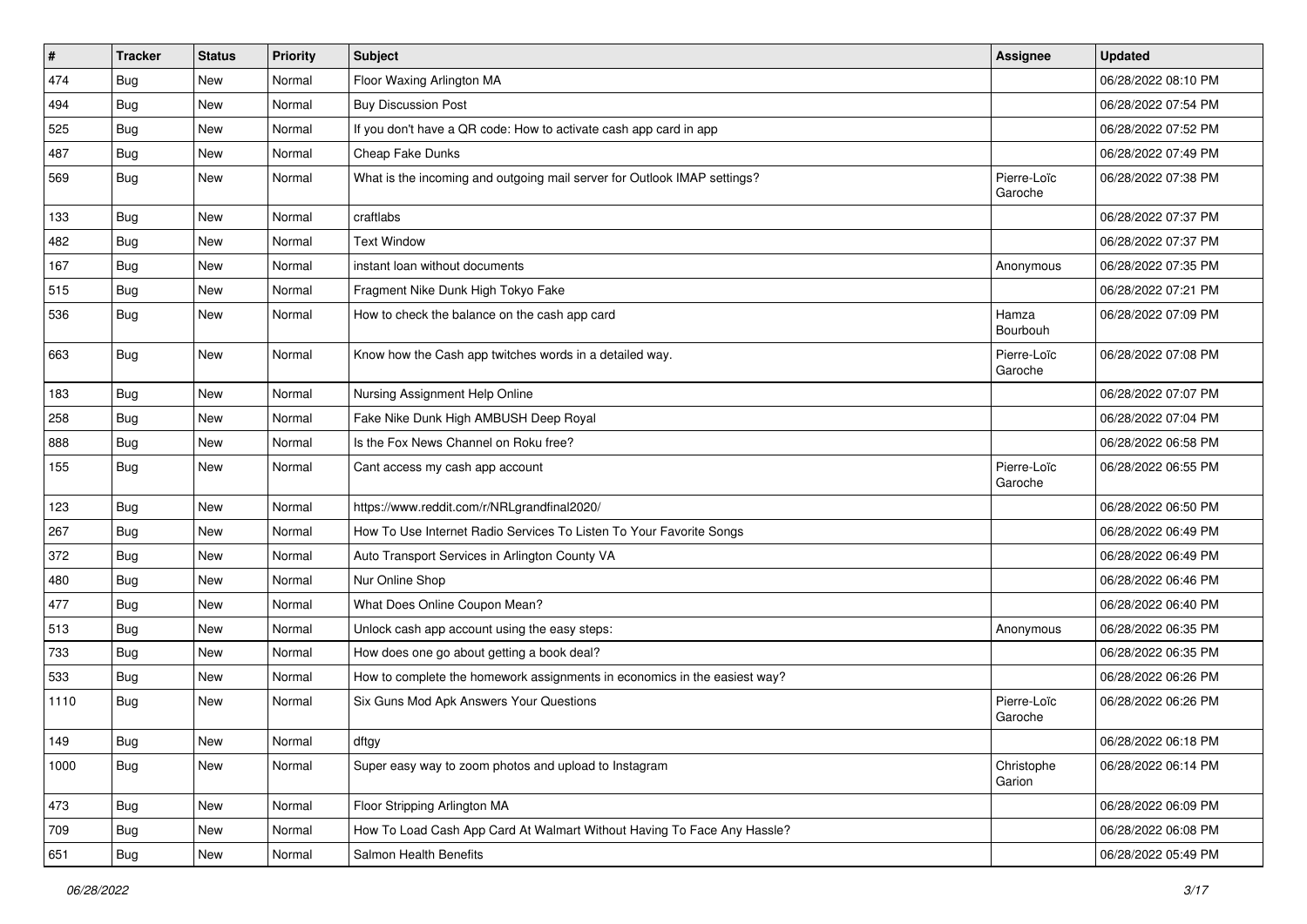| $\pmb{\#}$ | <b>Tracker</b> | <b>Status</b> | Priority | <b>Subject</b>                                                                                                                               | <b>Assignee</b>        | <b>Updated</b>      |
|------------|----------------|---------------|----------|----------------------------------------------------------------------------------------------------------------------------------------------|------------------------|---------------------|
| 684        | <b>Bug</b>     | New           | Normal   | Difference between paper map and online map                                                                                                  |                        | 06/28/2022 05:41 PM |
| 780        | Bug            | New           | Normal   | <b>Best Whatsapp Modified APKs</b>                                                                                                           | Pierre-Loïc<br>Garoche | 06/28/2022 05:38 PM |
| 169        | Bug            | New           | Normal   | CV Maker - UAE CV Writing Agency                                                                                                             |                        | 06/28/2022 05:38 PM |
| 486        | Bug            | New           | Low      | HP Wireless Printer Setup                                                                                                                    | Anonymous              | 06/28/2022 05:35 PM |
| 136        | Bug            | New           | Normal   | snappow                                                                                                                                      |                        | 06/28/2022 05:34 PM |
| 599        | Bug            | New           | Normal   | Do you know how to delete cash app account from your computer?                                                                               |                        | 06/28/2022 05:16 PM |
| 724        | Bug            | New           | Normal   | Dial Chime Customer support number for a quick response                                                                                      |                        | 06/28/2022 05:15 PM |
| 534        | Bug            | New           | Normal   | Know how to initiate cash app refund by contacting the technical team                                                                        | Pierre-Loïc<br>Garoche | 06/28/2022 05:14 PM |
| 75         | Bug            | New           | Normal   | exception File "checks/algebraicLoop.ml", line 368, characters 16-22: Assertion failed                                                       |                        | 06/28/2022 05:14 PM |
| 549        | Bug            | New           | Normal   | Radio Luisteren                                                                                                                              |                        | 06/28/2022 05:11 PM |
| 694        | Bug            | New           | Normal   | How to Get Guidance On How To Cash App Withdrawal Limit?                                                                                     | Christophe<br>Garion   | 06/28/2022 04:59 PM |
| 508        | Bug            | New           | Normal   | hire a professional dissertation help                                                                                                        |                        | 06/28/2022 04:58 PM |
| 643        | Bug            | New           | Normal   | Oreo TV Apk Download                                                                                                                         |                        | 06/28/2022 04:57 PM |
| 164        | Bug            | New           | Normal   | dfgbd                                                                                                                                        |                        | 06/28/2022 04:56 PM |
| 159        | Bug            | New           | Normal   | xfguih njgkh                                                                                                                                 |                        | 06/28/2022 04:45 PM |
| 380        | Bug            | New           | Normal   | Moving Services in McLean VA                                                                                                                 |                        | 06/28/2022 04:45 PM |
| 726        | <b>Bug</b>     | New           | Normal   | Mobile Application Development Services                                                                                                      |                        | 06/28/2022 04:44 PM |
| 697        | Bug            | New           | Normal   | How to Descargar Pura TV For Android                                                                                                         |                        | 06/28/2022 04:43 PM |
| 489        | Bug            | New           | Normal   | Get cash app refund instantly if sent to the wrong person                                                                                    |                        | 06/28/2022 04:37 PM |
| 664        | Bug            | <b>New</b>    | Normal   | Tea TV Apk Download - The Best Way to Watch Movies Offline                                                                                   |                        | 06/28/2022 04:09 PM |
| 190        | Bug            | New           | Normal   | All About Cash App Transfer Fail Problems                                                                                                    |                        | 06/28/2022 04:09 PM |
| 639        | Bug            | New           | Normal   | thong tin chinh xac                                                                                                                          |                        | 06/28/2022 04:07 PM |
| 1115       | Bug            | New           | Normal   | How to access your saved favorite Tiktok                                                                                                     |                        | 06/28/2022 03:59 PM |
| 496        | <b>Bug</b>     | New           | Normal   | What is Live NetTV?                                                                                                                          |                        | 06/28/2022 03:58 PM |
| 74         | <b>Bug</b>     | New           | Normal   | const is not supported inside contract                                                                                                       | Pierre-Loïc<br>Garoche | 06/28/2022 03:54 PM |
| 571        | <b>Bug</b>     | New           | Normal   | How may the Cash app dispute your trade?                                                                                                     | Pierre-Loïc<br>Garoche | 06/28/2022 03:52 PM |
| 76         | Bug            | New           | Normal   | Import error: Load error: imported node real_to_int declared in a regular Lustre file. File "include/conv.lusi", line 1,<br>characters 0-64: |                        | 06/28/2022 03:37 PM |
| 769        | Bug            | New           | Normal   | check my cash app                                                                                                                            |                        | 06/28/2022 03:29 PM |
| 816        | Bug            | New           | Normal   | Play Scribble io fun with everyone                                                                                                           |                        | 06/28/2022 03:20 PM |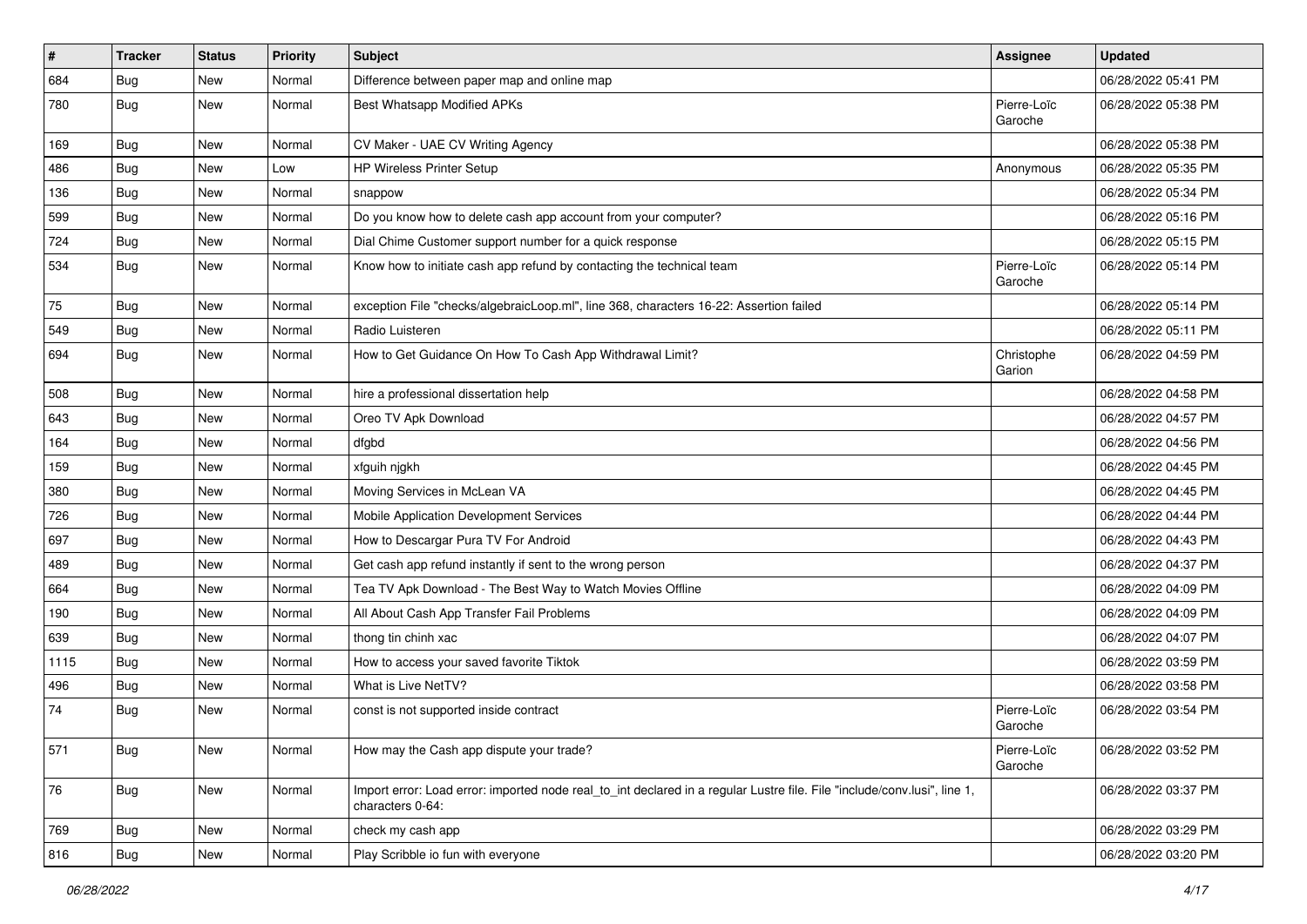| $\vert$ # | <b>Tracker</b> | <b>Status</b> | Priority | <b>Subject</b>                                                        | <b>Assignee</b>        | <b>Updated</b>      |
|-----------|----------------|---------------|----------|-----------------------------------------------------------------------|------------------------|---------------------|
| 674       | Bug            | New           | Normal   | The best game in 2021                                                 | Pierre-Loïc<br>Garoche | 06/28/2022 03:17 PM |
| 570       | Bug            | New           | Normal   | What is Sutton bank cash app customer service phone number?           | Pierre-Loïc<br>Garoche | 06/28/2022 03:09 PM |
| 312       | Bug            | New           | Normal   | Stain Protection Services in Virginia Beach VA                        |                        | 06/28/2022 02:57 PM |
| 980       | Bug            | New           | Normal   | Free Gas Cards for the Unemployed                                     |                        | 06/28/2022 02:54 PM |
| 645       | <b>Bug</b>     | New           | Normal   | thong tin chinh xac nhat hom nay                                      |                        | 06/28/2022 02:48 PM |
| 197       | Bug            | New           | Normal   | SBL JABORANDI PLUS HAIR OIL - COMPLETE SCALP CARE (100ML)             |                        | 06/28/2022 02:47 PM |
| 553       | Bug            | New           | Normal   | Cinema HD APK - Free Movie Enjoyment App on Android                   |                        | 06/28/2022 02:34 PM |
| 1077      | Bug            | New           | Normal   | Les excellentes façons d'utiliser ces images                          |                        | 06/28/2022 02:33 PM |
| 194       | Bug            | New           | Normal   | lace closure wigs                                                     |                        | 06/28/2022 02:29 PM |
| 248       | Bug            | New           | Normal   | Mobile ringtones and attractiveness ringtones                         |                        | 06/28/2022 02:18 PM |
| 759       | Bug            | New           | Normal   | Canon IJ Network Tool                                                 | Pierre-Loïc<br>Garoche | 06/28/2022 01:57 PM |
| 776       | Bug            | New           | Normal   | Wibargain                                                             |                        | 06/28/2022 01:57 PM |
| 181       | Bug            | New           | Normal   | <b>Healthcare Custom Writing Services</b>                             |                        | 06/28/2022 01:52 PM |
| 576       | <b>Bug</b>     | New           | Normal   | So laden Sie ein Instagram-Bild herunter                              |                        | 06/28/2022 01:51 PM |
| 969       | Bug            | New           | Normal   | Watch NCAA Football Live Match Free                                   |                        | 06/28/2022 01:31 PM |
| 280       | Bug            | New           | Normal   | Pacific Web Design                                                    |                        | 06/28/2022 01:25 PM |
| 315       | <b>Bug</b>     | New           | Normal   | Dissertation help UK                                                  |                        | 06/28/2022 01:20 PM |
| 729       | Bug            | New           | Normal   | Canon IJ Network Tool                                                 |                        | 06/28/2022 01:10 PM |
| 460       | <b>Bug</b>     | New           | Normal   | Floor Cleaning Medford MA                                             |                        | 06/28/2022 01:07 PM |
| 218       | Bug            | New           | Normal   | Popular Educational trends                                            |                        | 06/28/2022 01:05 PM |
| 815       | Bug            | New           | Normal   | how do i call cash app customer service                               | Xavier Thirioux        | 06/28/2022 01:04 PM |
| 201       | <b>Bug</b>     | New           | Normal   | closure wig                                                           |                        | 06/28/2022 12:58 PM |
| 574       | Bug            | New           | Normal   | How to fix the Epson printer offline issue due to a wired connection? |                        | 06/28/2022 12:52 PM |
| 134       | Bug            | New           | Normal   | wisegolfers                                                           |                        | 06/28/2022 12:44 PM |
| 784       | Bug            | New           | Normal   | How To Add Money On Cash App Card And Check The Funds?                |                        | 06/28/2022 12:36 PM |
| 524       | Bug            | New           | Normal   | How Does Google Account Recovery Work If Your Account Is Hacked?      |                        | 06/28/2022 12:36 PM |
| 670       | Bug            | New           | Normal   | JTWhatsApp Apk - The New and Improved WhatsApp                        |                        | 06/28/2022 12:32 PM |
| 773       | Bug            | New           | Normal   | Spades - Play online free                                             |                        | 06/28/2022 12:26 PM |
| 471       | <b>Bug</b>     | New           | Normal   | Residential Floor Cleaning Westchester MA                             |                        | 06/28/2022 12:23 PM |
| 828       | Bug            | New           | Normal   | Nursery management                                                    |                        | 06/28/2022 12:10 PM |
| 206       | Bug            | New           | Low      | <b>Cheap Electric Bikes</b>                                           |                        | 06/28/2022 12:08 PM |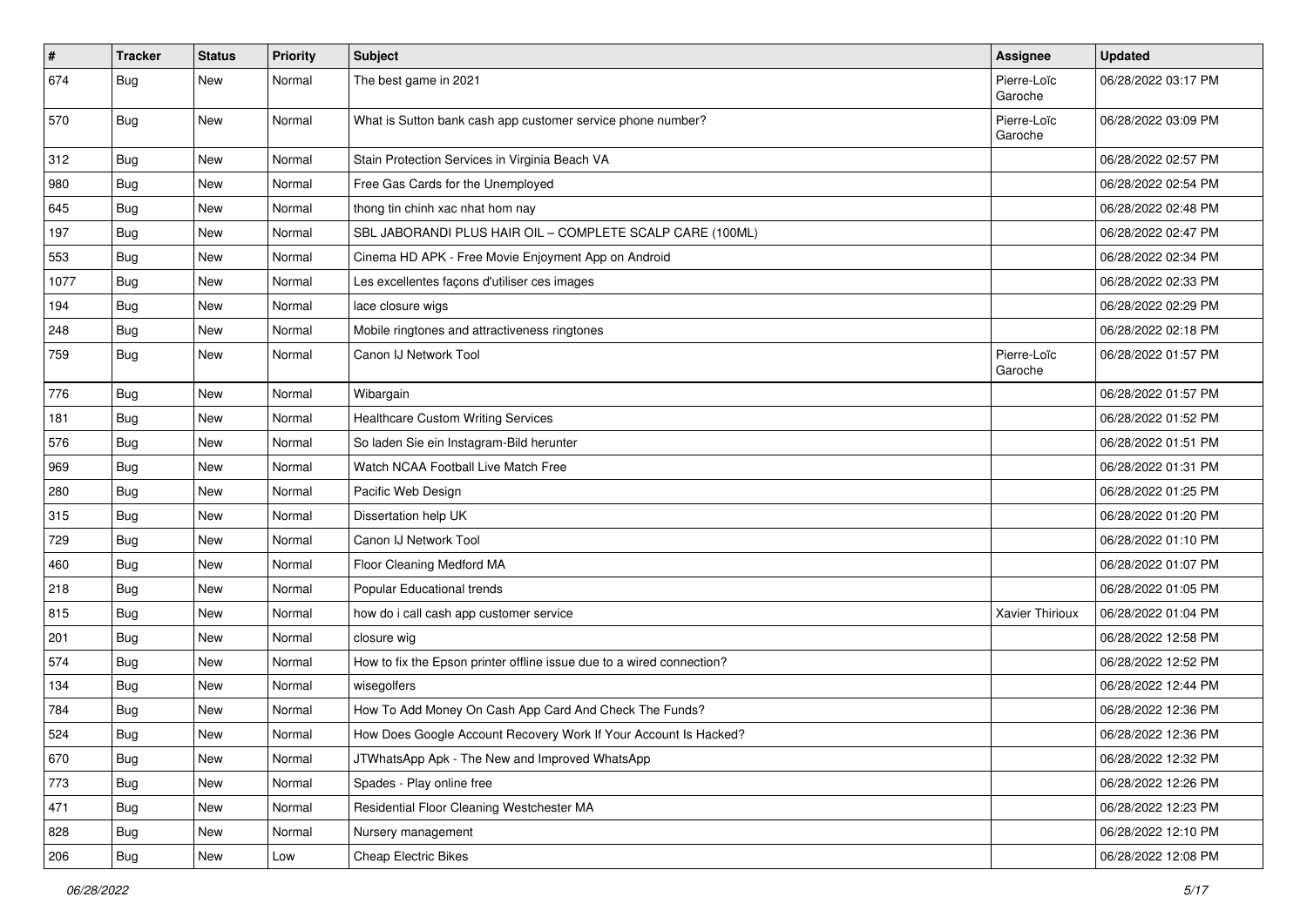| $\vert$ # | <b>Tracker</b> | <b>Status</b> | <b>Priority</b> | <b>Subject</b>                                                                                          | Assignee               | <b>Updated</b>      |
|-----------|----------------|---------------|-----------------|---------------------------------------------------------------------------------------------------------|------------------------|---------------------|
| 743       | Bug            | New           | Normal          | They promote 'pixel art' contests and a 'game jam' related to the work and figure of Carlos Casares     |                        | 06/28/2022 12:04 PM |
| 690       | Bug            | New           | Normal          | campervan hire                                                                                          |                        | 06/28/2022 11:55 AM |
| 781       | Bug            | New           | Normal          | Free Whatsapp Group to Join                                                                             |                        | 06/28/2022 11:48 AM |
| 464       | <b>Bug</b>     | New           | Normal          | Upholstery Cleaning Westchester MA                                                                      |                        | 06/28/2022 11:39 AM |
| 529       | Bug            | New           | Normal          | Thop TV APK - Free Download for Android                                                                 |                        | 06/28/2022 11:37 AM |
| 785       | Bug            | New           | Normal          | How To Get Money Off Cash App Without Card Or With A Card?                                              |                        | 06/28/2022 11:35 AM |
| 1116      | <b>Bug</b>     | New           | Normal          | ipTV smarts pro                                                                                         |                        | 06/28/2022 11:34 AM |
| 321       | Bug            | New           | Normal          | Tile & Grout Cleaning Services in Virginia Beach VA                                                     |                        | 06/28/2022 11:31 AM |
| 627       | Bug            | New           | Normal          | <b>HELO</b>                                                                                             |                        | 06/28/2022 11:28 AM |
| 981       | Bug            | New           | Normal          | VidMate Mod APK                                                                                         |                        | 06/28/2022 11:24 AM |
| 976       | Bug            | New           | Normal          | How to delete the cash app account history right now?                                                   | Hamza<br>Bourbouh      | 06/28/2022 11:22 AM |
| 1114      | Bug            | New           | Normal          | To control the car, all you must do is click to go left or right and release the button to go straight. |                        | 06/28/2022 11:16 AM |
| 129       | <b>Bug</b>     | New           | Normal          | xcvgbgh                                                                                                 |                        | 06/28/2022 11:10 AM |
| 514       | <b>Bug</b>     | New           | Normal          | Trans-Caribbean                                                                                         |                        | 06/28/2022 11:08 AM |
| 820       | <b>Bug</b>     | New           | Normal          | Metal Slug Apk para Android                                                                             |                        | 06/28/2022 11:01 AM |
| 506       | <b>Bug</b>     | New           | Normal          | www.trendmicro.com/activate                                                                             |                        | 06/28/2022 10:56 AM |
| 182       | Bug            | New           | Normal          | <b>Healthcare Custom Writing Services</b>                                                               |                        | 06/28/2022 10:53 AM |
| 1129      | Bug            | New           | Normal          | how to enable direct deposit on cash app?                                                               |                        | 06/28/2022 10:44 AM |
| 469       | <b>Bug</b>     | New           | Normal          | Germs Removal Westchester MA                                                                            |                        | 06/28/2022 10:40 AM |
| 1018      | Bug            | New           | Normal          | So erhalten Sie ein kostenloses Hörbuch                                                                 |                        | 06/28/2022 10:39 AM |
| 282       | Bug            | New           | Normal          | Activate Cash App Card: Learn Simple Steps & Fix Errors                                                 |                        | 06/28/2022 10:30 AM |
| 219       | <b>Bug</b>     | New           | Normal          | Free Ringtones for Cell Phones.                                                                         |                        | 06/28/2022 10:23 AM |
| 678       | Bug            | New           | Normal          | How to be a winner in buidnow gg                                                                        |                        | 06/28/2022 10:22 AM |
| 666       | <b>Bug</b>     | New           | Normal          | 470+ pages à colorier de Noël                                                                           |                        | 06/28/2022 10:02 AM |
| 809       | Bug            | New           | Normal          | Smash Karts - immerse yourself in the exciting race                                                     |                        | 06/28/2022 09:57 AM |
| 632       | <b>Bug</b>     | New           | Normal          | CheapestMedsShop   100% Safe Medicines Online in UK & AUS.                                              |                        | 06/28/2022 09:52 AM |
| 128       | Bug            | New           | Normal          | dfgbd                                                                                                   |                        | 06/28/2022 09:48 AM |
| 997       | Bug            | New           | Normal          | 123.hp.com/laserjet                                                                                     |                        | 06/28/2022 09:48 AM |
| 565       | Bug            | New           | Normal          | How To Install RepelisPlus On Your Android Phone?                                                       |                        | 06/28/2022 09:46 AM |
| 275       | Bug            | New           | Normal          | Activate Cash App Card With Or Without QR - Step By Step Guide                                          | Pierre-Loïc<br>Garoche | 06/28/2022 09:33 AM |
| 246       | Bug            | New           | Normal          | The Beast App                                                                                           |                        | 06/28/2022 09:31 AM |
| 234       | Bug            | New           | Normal          | My Personal Experience With the College Writing Services                                                |                        | 06/28/2022 09:28 AM |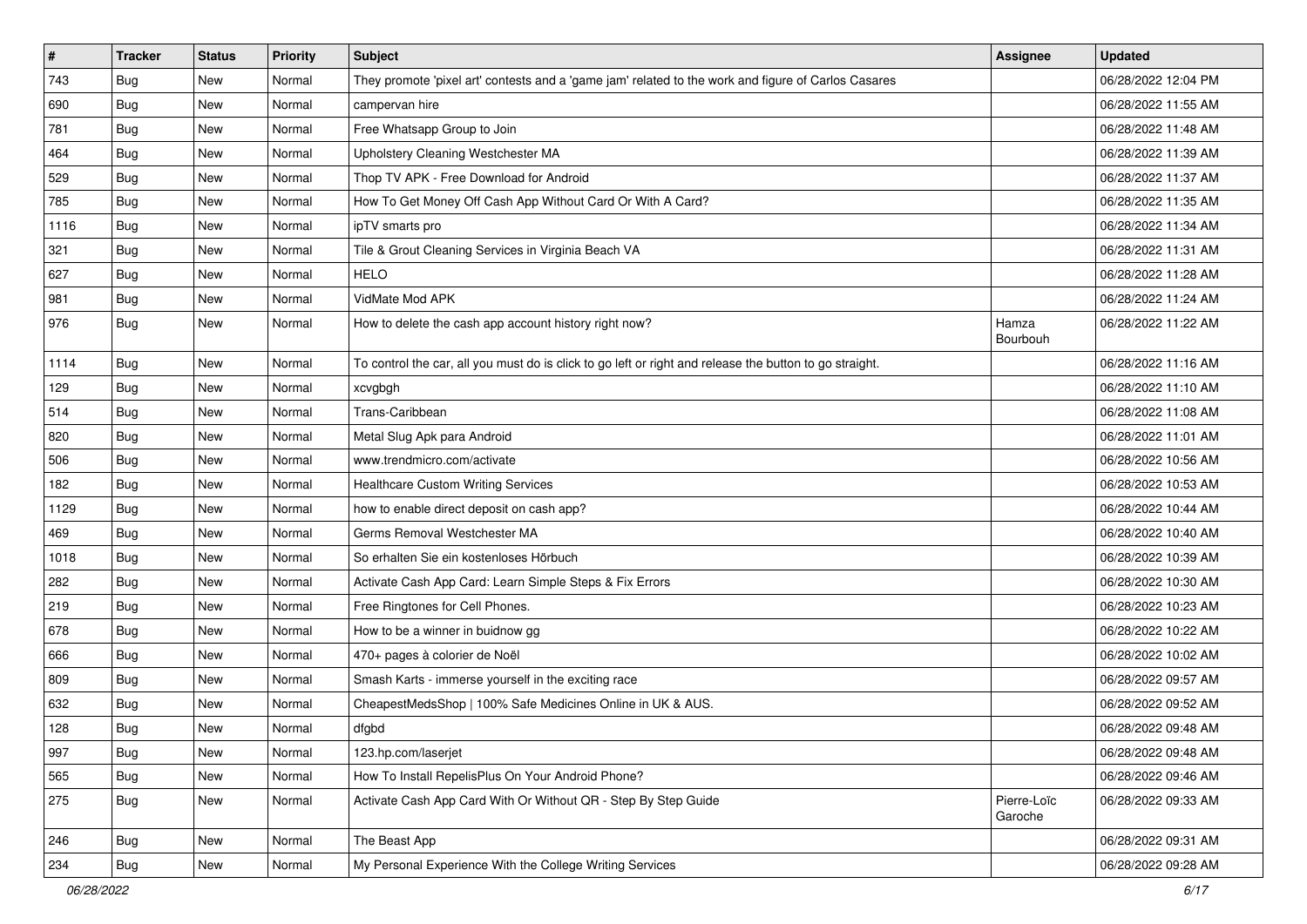| #   | <b>Tracker</b> | <b>Status</b> | Priority | <b>Subject</b>                                                                                               | <b>Assignee</b>        | <b>Updated</b>      |
|-----|----------------|---------------|----------|--------------------------------------------------------------------------------------------------------------|------------------------|---------------------|
| 817 | Bug            | New           | Normal   | Pacman 30th Anniversary                                                                                      |                        | 06/28/2022 09:20 AM |
| 210 | Bug            | New           | Normal   | Issue with check symbol in Cash App? Dial assist number with calling Cash App customer service phone number. |                        | 06/28/2022 09:09 AM |
| 228 | Bug            | New           | Normal   | Why Does Cash App Transaction Failed? - Here Is the Answer                                                   |                        | 06/28/2022 08:57 AM |
| 766 | Bug            | New           | Normal   | Pobreflix Mod APK Review                                                                                     |                        | 06/28/2022 08:56 AM |
| 800 | Bug            | New           | Normal   | Who Is an ETL Engineer                                                                                       |                        | 06/28/2022 08:48 AM |
| 168 | <b>Bug</b>     | New           | Normal   | UFC 256 Live Stream Online                                                                                   |                        | 06/28/2022 08:44 AM |
| 821 | <b>Bug</b>     | New           | Normal   | Nicoo - A Review of the Popular Battle Royale Game                                                           |                        | 06/28/2022 08:30 AM |
| 548 | <b>Bug</b>     | New           | Normal   | Web N Logo Design                                                                                            |                        | 06/28/2022 08:24 AM |
| 284 | Bug            | New           | Normal   | All About Cash App Transfer Fail Problems                                                                    |                        | 06/28/2022 08:24 AM |
| 701 | <b>Bug</b>     | New           | Normal   | Why Law Essay Helper UK is Necessary?                                                                        |                        | 06/28/2022 08:12 AM |
| 247 | Bug            | New           | Normal   | best 4 Channel Amp                                                                                           |                        | 06/28/2022 07:58 AM |
| 188 | Bug            | New           | Normal   | Why are university students buying assignments online?                                                       | Pierre-Loïc<br>Garoche | 06/28/2022 07:46 AM |
| 707 | Bug            | New           | Normal   | Why Accounting Assignments Are Beneficial For The Students?                                                  | Pierre-Loïc<br>Garoche | 06/28/2022 07:29 AM |
| 722 | Bug            | <b>New</b>    | Normal   | Vergrößern Sie Instagram-Fotos mit instazoom                                                                 | Christophe<br>Garion   | 06/28/2022 07:21 AM |
| 589 | Bug            | New           | Normal   | How can I get the cash app phone number of customer support?                                                 |                        | 06/28/2022 07:11 AM |
| 245 | <b>Bug</b>     | New           | Normal   | Write My Essay For Me Cheap                                                                                  |                        | 06/28/2022 07:10 AM |
| 734 | <b>Bug</b>     | New           | Normal   | DR. STRANGE: Multiverse of Scheduling Madness!                                                               |                        | 06/28/2022 07:07 AM |
| 922 | Bug            | <b>New</b>    | Normal   | Why Is The Need For Assignment Writing Services?                                                             |                        | 06/28/2022 06:59 AM |
| 705 | Bug            | New           | Normal   | wuxiaworld                                                                                                   |                        | 06/28/2022 06:56 AM |
| 345 | Bug            | New           | Normal   | Stain Protection Services in Chesapeake VA                                                                   |                        | 06/28/2022 06:52 AM |
| 475 | <b>Bug</b>     | New           | Normal   | Floor Cleaning Arlington MA                                                                                  |                        | 06/28/2022 06:51 AM |
| 563 | <b>Bug</b>     | New           | Normal   | Understanding the Difference Between Free and Paid Mod Apks                                                  |                        | 06/28/2022 06:51 AM |
| 621 | <b>Bug</b>     | New           | Normal   | Buy All Modafinil & Armodafinil Tablets @Buy Modafinil US                                                    |                        | 06/28/2022 06:49 AM |
| 347 | Bug            | New           | Normal   | Eco/Green Cleaning Services in Chesapeake VA                                                                 |                        | 06/28/2022 06:48 AM |
| 623 | Bug            | New           | Normal   | Listen to online radio stations for mobile phones                                                            |                        | 06/28/2022 06:33 AM |
| 640 | Bug            | New           | Normal   | play game with me                                                                                            |                        | 06/28/2022 06:33 AM |
| 88  | <b>Bug</b>     | New           | Normal   | kind2 output: When for node arguments                                                                        | Pierre-Loïc<br>Garoche | 06/28/2022 06:24 AM |
| 537 | Bug            | New           | Normal   | Get tech assistance with customer support on ATT Yahoo email login issue.                                    |                        | 06/28/2022 06:20 AM |
| 811 | Bug            | New           | Normal   | Canon IJ Network Tool                                                                                        |                        | 06/28/2022 06:12 AM |
| 629 | <b>Bug</b>     | New           | Normal   | How Can I Load Cash App Card at Walmart straight away?                                                       |                        | 06/28/2022 06:07 AM |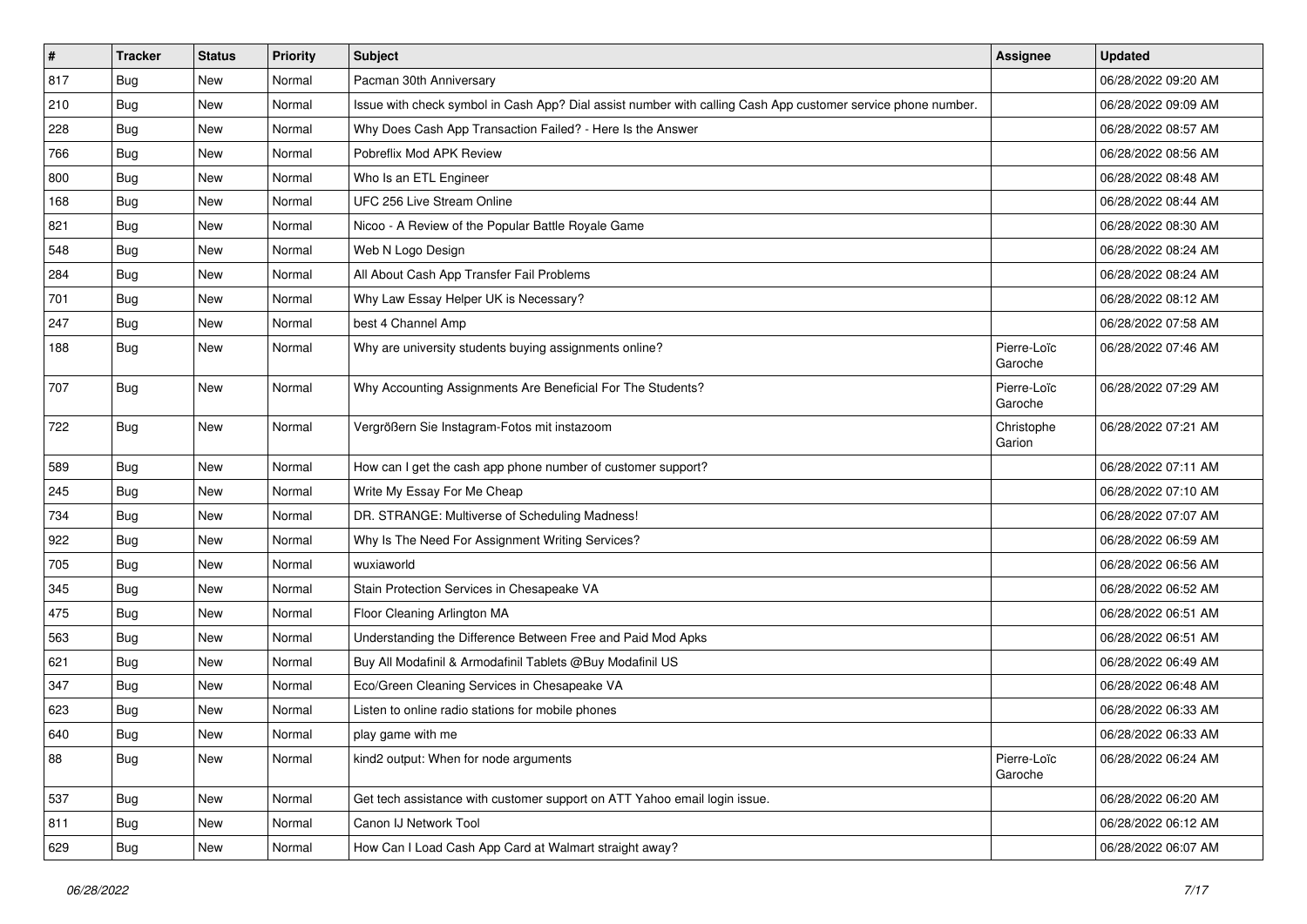| $\pmb{\#}$ | <b>Tracker</b> | <b>Status</b> | Priority | <b>Subject</b>                                                              | <b>Assignee</b>        | <b>Updated</b>      |
|------------|----------------|---------------|----------|-----------------------------------------------------------------------------|------------------------|---------------------|
| 667        | Bug            | New           | Normal   | What Is a Ringtone?                                                         |                        | 06/28/2022 06:00 AM |
| 753        | Bug            | <b>New</b>    | Normal   | onlineessaygrader                                                           |                        | 06/28/2022 05:55 AM |
| 145        | <b>Bug</b>     | New           | Normal   | abdulbaissagar                                                              |                        | 06/28/2022 05:41 AM |
| 622        | <b>Bug</b>     | New           | Normal   | CheapestMedsShop   100% Safe Medicines Online in UK & AUS.                  |                        | 06/28/2022 05:22 AM |
| 523        | Bug            | New           | Normal   | What Is The Right Google Account Recovery Aid To Regain Account Access?     | Pierre-Loïc<br>Garoche | 06/28/2022 05:17 AM |
| 744        | <b>Bug</b>     | <b>New</b>    | Normal   | <b>Pixel Survive</b>                                                        |                        | 06/28/2022 05:13 AM |
| 555        | Bug            | New           | Normal   | web design development in hyderabad                                         |                        | 06/28/2022 05:01 AM |
| 702        | <b>Bug</b>     | New           | Normal   | Avail Chime Customer Service to know How To Get Chime Bank Statement        |                        | 06/28/2022 04:58 AM |
| 704        | Bug            | <b>New</b>    | Normal   | Reach support team of Chime Customer Service for instant help               |                        | 06/28/2022 04:57 AM |
| 822        | Bug            | New           | Normal   | Dowload Your Boyfriend Game                                                 |                        | 06/28/2022 04:56 AM |
| 231        | <b>Bug</b>     | New           | Normal   | Is the ringtone download difficult or not?                                  | Pierre-Loïc<br>Garoche | 06/28/2022 04:48 AM |
| 230        | Bug            | New           | Normal   | Add Money To Cash App Card - Auto Cash Apps                                 |                        | 06/28/2022 04:43 AM |
| 120        | Bug            | New           | Normal   | ghfjtkx                                                                     | Pierre-Loïc<br>Garoche | 06/28/2022 04:35 AM |
| 620        | Bug            | New           | Normal   | Viagra Meds: Fastest & Quick Delivery On Your Doorstep - USA                |                        | 06/28/2022 04:33 AM |
| 965        | Bug            | <b>New</b>    | Normal   | Go with cash app customer service to know where I can load my cash app card |                        | 06/28/2022 04:30 AM |
| 604        | Bug            | New           | Normal   | <b>Idle Game Online</b>                                                     |                        | 06/28/2022 04:30 AM |
| 685        | Bug            | New           | Low      | youtube thumbnail downloader                                                | Pierre-Loïc<br>Garoche | 06/28/2022 04:26 AM |
| 257        | Bug            | New           | Normal   | Best latte machines                                                         |                        | 06/28/2022 04:26 AM |
| 788        | <b>Bug</b>     | New           | Normal   | Intro Maker Mod APK                                                         |                        | 06/28/2022 04:21 AM |
| 470        | Bug            | New           | Normal   | Commercial Floor Cleaning Westchester MA                                    |                        | 06/28/2022 04:16 AM |
| 461        | <b>Bug</b>     | New           | Normal   | Germs Removal Medford MA                                                    |                        | 06/28/2022 04:15 AM |
| 567        | Bug            | New           | Normal   | Singapore assignment help                                                   |                        | 06/28/2022 04:12 AM |
| 708        | Bug            | New           | Normal   | Efficient ways to proceed with the cash app dispute process?                |                        | 06/28/2022 04:03 AM |
| 764        | Bug            | New           | Normal   | What is available to see what I can watch HBO Max?                          |                        | 06/28/2022 03:59 AM |
| 577        | <b>Bug</b>     | New           | Normal   | Follow these easy steps to make Admiral Casino Login                        |                        | 06/28/2022 03:52 AM |
| 279        | Bug            | New           | High     | What is an essential feature of an internal communications app?             |                        | 06/28/2022 03:52 AM |
| 603        | <b>Bug</b>     | <b>New</b>    | Normal   | Premiere gratuito da lista de IPTV                                          |                        | 06/28/2022 03:48 AM |
| 1105       | Bug            | New           | High     | What is Mahjong online?                                                     |                        | 06/28/2022 03:47 AM |
| 466        | <b>Bug</b>     | New           | Normal   | Floor Stripping Westchester MA                                              |                        | 06/28/2022 03:45 AM |
| 193        | Bug            | New           | Normal   | 18% Discount on Homeopathic medicines                                       |                        | 06/28/2022 03:38 AM |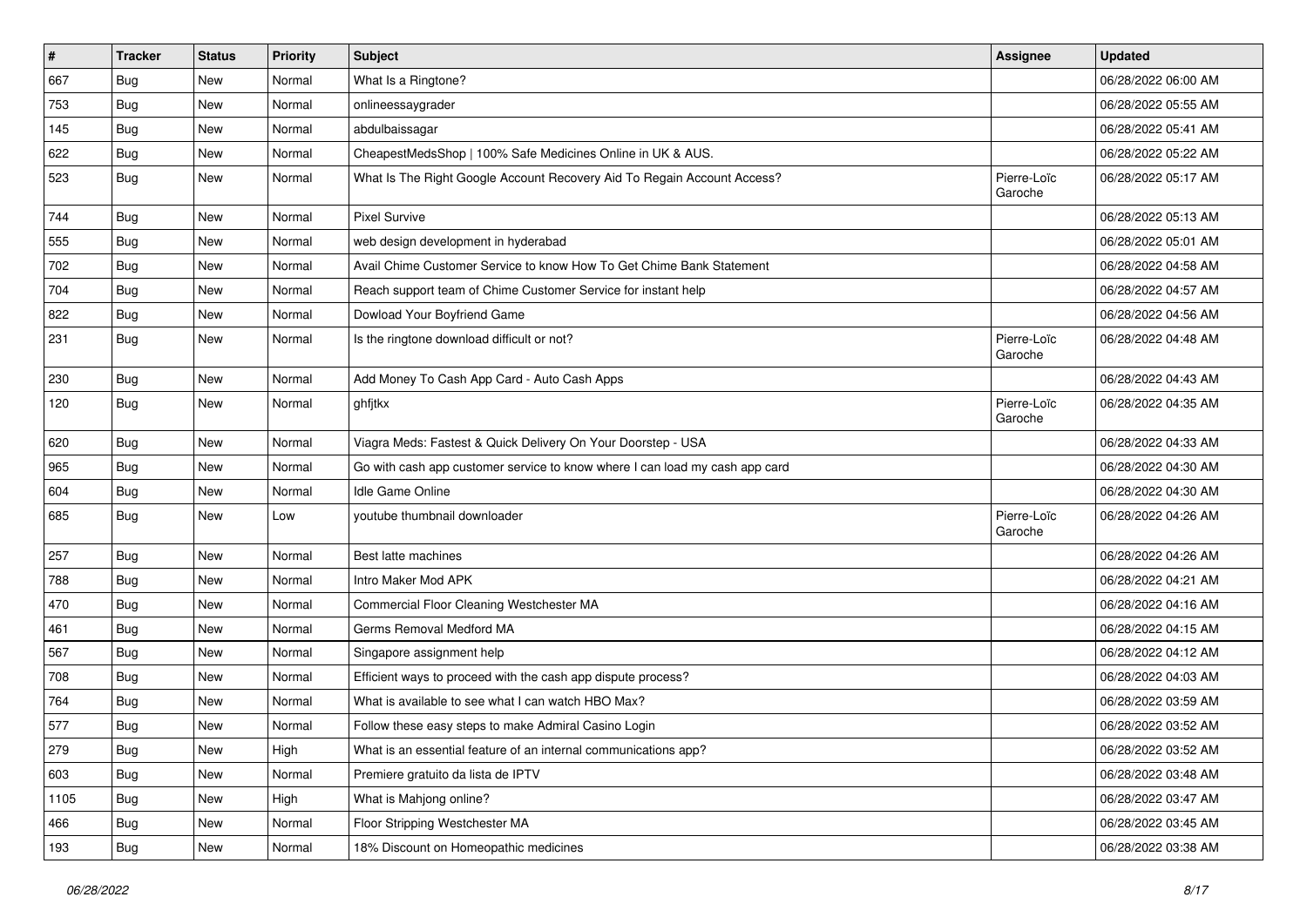| $\vert$ # | <b>Tracker</b> | <b>Status</b> | Priority | <b>Subject</b>                                                                   | Assignee               | <b>Updated</b>      |
|-----------|----------------|---------------|----------|----------------------------------------------------------------------------------|------------------------|---------------------|
| 581       | <b>Bug</b>     | New           | Normal   | E-Learning Course Help                                                           |                        | 06/28/2022 03:36 AM |
| 597       | Bug            | New           | Normal   | Universo s / f Download                                                          |                        | 06/28/2022 03:36 AM |
| 617       | Bug            | New           | Normal   | Buy Vidalista Tablets (Tadalafil) at [\$25 OFF + Free Shipping] Vidalistatablets |                        | 06/28/2022 03:33 AM |
| 983       | <b>Bug</b>     | New           | Normal   | Finding issue in tekken 3 game?                                                  |                        | 06/28/2022 03:26 AM |
| 551       | Bug            | New           | Normal   | Why Do Students Need Online Best Dissertation Writing Services?                  |                        | 06/28/2022 03:03 AM |
| 652       | <b>Bug</b>     | New           | Normal   | Sesame Health Benefits                                                           |                        | 06/28/2022 03:01 AM |
| 185       | Bug            | New           | Normal   | Non-Plagiarized Research Writing                                                 |                        | 06/28/2022 02:56 AM |
| 118       | Bug            | New           | Normal   | golf                                                                             | Anonymous              | 06/28/2022 02:52 AM |
| 799       | <b>Bug</b>     | New           | Normal   | Who Is an ETL Engineer                                                           |                        | 06/28/2022 02:51 AM |
| 712       | Bug            | New           | Normal   | <b>Tips and Tricks</b>                                                           |                        | 06/28/2022 02:40 AM |
| 616       | Bug            | New           | Normal   | Buy Anavar Tablets   Anavar For Sale in USA, UK & Australia                      |                        | 06/28/2022 02:12 AM |
| 802       | <b>Bug</b>     | New           | Normal   | Who Is an ETL Engineer                                                           |                        | 06/28/2022 02:03 AM |
| 658       | Bug            | <b>New</b>    | Normal   | Watermelon Nutrition Facts And Health Benefits                                   |                        | 06/28/2022 01:57 AM |
| 584       | Bug            | New           | Normal   | Want the cash app customer service number to check balance?                      |                        | 06/28/2022 01:53 AM |
| 483       | Bug            | New           | Normal   | UK best essay writing service                                                    |                        | 06/28/2022 01:35 AM |
| 253       | Bug            | New           | Normal   | Florence Lawrence                                                                |                        | 06/28/2022 01:31 AM |
| 999       | <b>Bug</b>     | New           | Normal   | Is there a way to find Google Feud answers?                                      |                        | 06/28/2022 01:27 AM |
| 767       | Bug            | New           | Normal   | apkmod                                                                           |                        | 06/28/2022 01:24 AM |
| 573       | <b>Bug</b>     | New           | Normal   | Experimente lo mejor en la aplicación Apk de juegos gratis                       |                        | 06/28/2022 12:55 AM |
| 348       | Bug            | New           | Normal   | Mold Removal Services in Chesapeake VA                                           |                        | 06/28/2022 12:53 AM |
| 153       | Bug            | New           | Normal   | urgent loan online                                                               | Christophe<br>Garion   | 06/28/2022 12:49 AM |
| 132       | Bug            | New           | Normal   | concrete-everything                                                              |                        | 06/28/2022 12:47 AM |
| 264       | Bug            | New           | Normal   | We Buy Your Unwanted Car                                                         | Corentin<br>Lauverjat  | 06/28/2022 12:43 AM |
| 200       | Bug            | New           | Normal   | uiopijo                                                                          |                        | 06/28/2022 12:33 AM |
| 814       | <b>Bug</b>     | New           | Normal   | Stage Fright Cure                                                                | Pierre-Loïc<br>Garoche | 06/28/2022 12:31 AM |
| 516       | Bug            | New           | Normal   | Does Cash App Help To Get Cash App Refund Without Any Interruption?              |                        | 06/28/2022 12:20 AM |
| 628       | <b>Bug</b>     | New           | Normal   | CV reviewing services!                                                           |                        | 06/28/2022 12:17 AM |
| 114       | <b>Bug</b>     | New           | Normal   | <b>Medical Research Writing Services</b>                                         |                        | 06/28/2022 12:06 AM |
| 140       | Bug            | New           | Normal   | sugarbalanceusa                                                                  |                        | 06/28/2022 12:05 AM |
| 782       | Bug            | New           | Normal   | Comment faire une sonnerie téléphonique                                          |                        | 06/27/2022 11:56 PM |
| 714       | Bug            | New           | Normal   | Cuevana 3 Premium - Enjoy Your Favorite Movies and TV Shows on Your Smart TV     |                        | 06/27/2022 11:43 PM |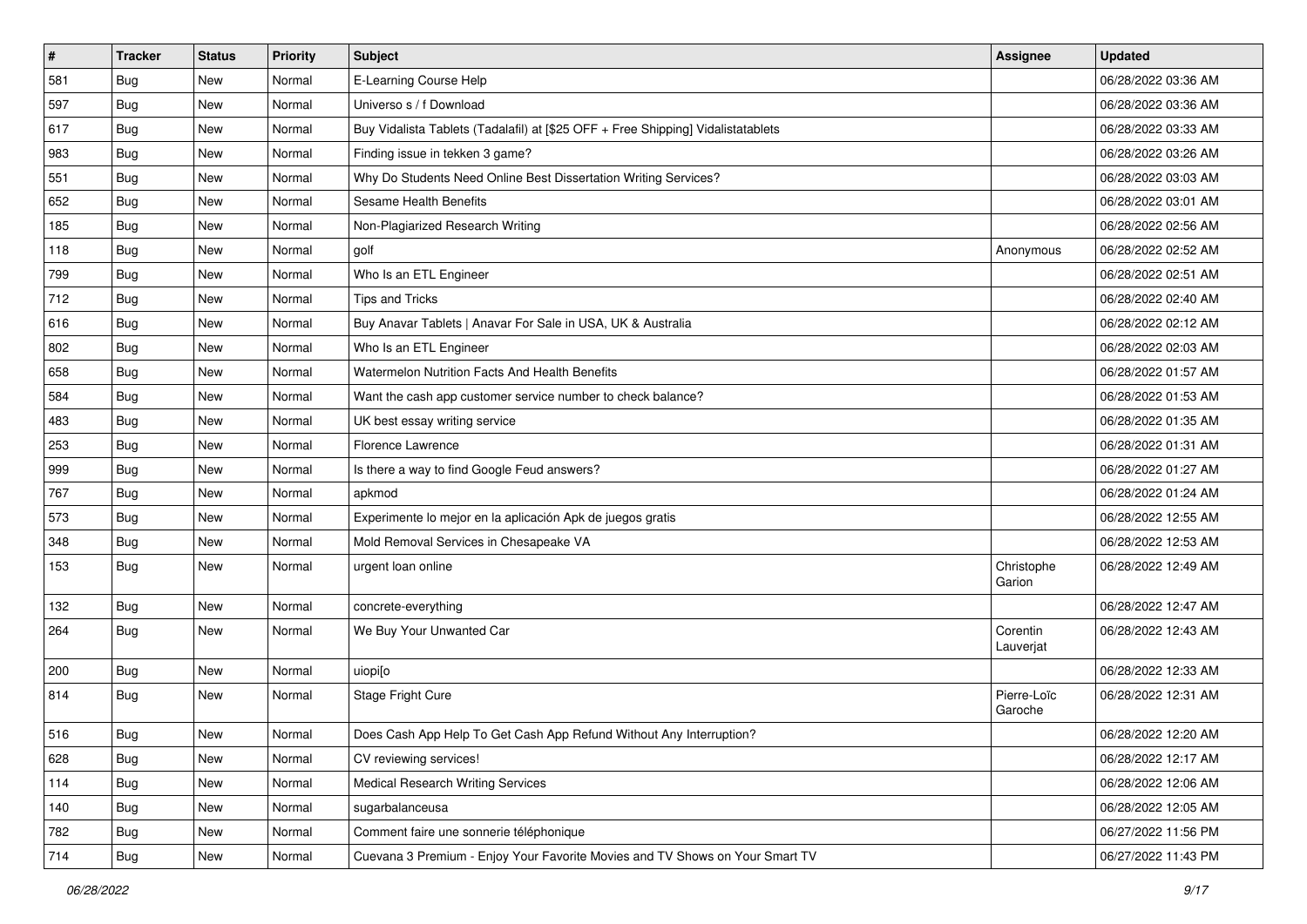| $\vert$ # | <b>Tracker</b> | <b>Status</b> | Priority | Subject                                                                       | Assignee               | <b>Updated</b>      |
|-----------|----------------|---------------|----------|-------------------------------------------------------------------------------|------------------------|---------------------|
| 717       | <b>Bug</b>     | New           | Normal   | Disney Plus Apk - Watch Movies and TV Shows on Your Device                    |                        | 06/27/2022 11:38 PM |
| 939       | Bug            | New           | Normal   | Ability to change sound notifications                                         | Christophe<br>Garion   | 06/27/2022 11:29 PM |
| 607       | Bug            | New           | Normal   | Vex 5                                                                         |                        | 06/27/2022 11:24 PM |
| 595       | Bug            | New           | Normal   | RFM Online - une révolution dans la gestion de l'identité numérique           |                        | 06/27/2022 11:06 PM |
| 116       | Bug            | New           | Normal   | aertaeyg                                                                      |                        | 06/27/2022 11:06 PM |
| 481       | Bug            | New           | Normal   | Nur Online Shop                                                               |                        | 06/27/2022 11:05 PM |
| 178       | Bug            | New           | Normal   | transparent lace wigs                                                         |                        | 06/27/2022 11:04 PM |
| 772       | <b>Bug</b>     | New           | Normal   | united airlines baggage policy                                                |                        | 06/27/2022 10:53 PM |
| 830       | <b>Bug</b>     | New           | Normal   | Poppy Playtime APK                                                            |                        | 06/27/2022 10:31 PM |
| 592       | Bug            | New           | Normal   | Deezer Premium APK - Baixe músicas de qualquer lugar do mundo de graça        |                        | 06/27/2022 10:23 PM |
| 737       | <b>Bug</b>     | New           | Normal   | How Do I Talk To A Live Person At Facebook If Anything Is Doubtful?           |                        | 06/27/2022 09:59 PM |
| 762       | Bug            | New           | Normal   | How To Add Money To A Cash App Card If Struggling With Low Amount?            |                        | 06/27/2022 09:58 PM |
| 600       | Bug            | New           | Normal   | Play Store Pro                                                                |                        | 06/27/2022 09:43 PM |
| 556       | Bug            | New           | Normal   | Play Game Mod Apk With Your Friends                                           |                        | 06/27/2022 09:42 PM |
| 561       | Bug            | New           | Normal   | Enjoy the Full YouTube Premium Experience With YouTube Premium Membership     |                        | 06/27/2022 09:33 PM |
| 948       | Bug            | New           | Normal   | Canon IJ Network Tool                                                         |                        | 06/27/2022 09:30 PM |
| 215       | Bug            | New           | Normal   | How For Top Level Cell Phone For You                                          |                        | 06/27/2022 09:19 PM |
| 601       | Bug            | New           | Normal   | Best Essay Writing Service UK                                                 | Pierre-Loïc<br>Garoche | 06/27/2022 09:13 PM |
| 73        | Bug            | New           | Urgent   | properties ID is not set in Json in EMF backend                               | Pierre-Loïc<br>Garoche | 06/27/2022 09:11 PM |
| 211       | Bug            | <b>New</b>    | Normal   | Problem in Cash App rebate? Call Cash App customer service number for help.   |                        | 06/27/2022 09:05 PM |
| 777       | <b>Bug</b>     | New           | Normal   | Obtain driving instructions using Google Maps.                                |                        | 06/27/2022 09:05 PM |
| 554       | Bug            | New           | Normal   | XvideoStudio Video Editor APK Free Download on TechToDown                     |                        | 06/27/2022 08:59 PM |
| 783       | Bug            | New           | Normal   | How Do I Determine The Reasons And Solutions To Fix Cash App Transfer Failed? |                        | 06/27/2022 08:58 PM |
| 568       | Bug            | New           | Normal   | Instale a versão mais recente do YouTube Premium                              |                        | 06/27/2022 08:56 PM |
| 761       | Bug            | New           | Normal   | What is it about basketball that makes it so popular in the United States?    | Corentin<br>Lauverjat  | 06/27/2022 08:40 PM |
| 718       | <b>Bug</b>     | New           | High     | Solve Complex Accounting Assignments                                          | Hamza<br>Bourbouh      | 06/27/2022 08:38 PM |
| 804       | Bug            | New           | Normal   | Review                                                                        |                        | 06/27/2022 08:38 PM |
| 559       | Bug            | New           | High     | What Are Permission For Applications like Facebook Sending MMS?               |                        | 06/27/2022 08:34 PM |
| 971       | <b>Bug</b>     | New           | Normal   | How Do I Check Balance On Cash App Card With Optimum Ease?                    |                        | 06/27/2022 08:16 PM |
| 285       | Bug            | New           | Normal   | Have you ever written an essay?                                               |                        | 06/27/2022 08:05 PM |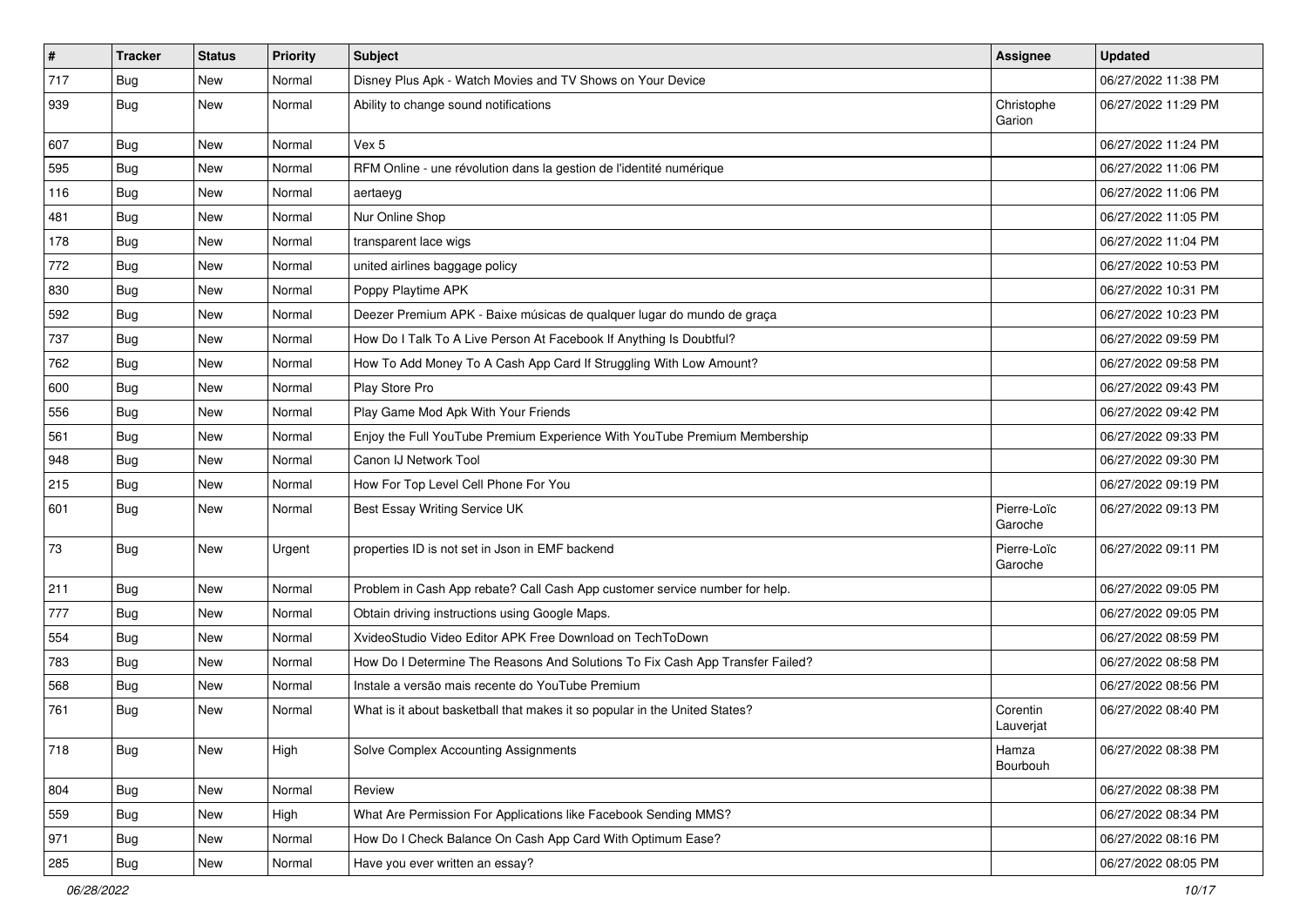| $\vert$ # | <b>Tracker</b> | <b>Status</b> | Priority | <b>Subject</b>                                                                           | <b>Assignee</b>        | <b>Updated</b>      |
|-----------|----------------|---------------|----------|------------------------------------------------------------------------------------------|------------------------|---------------------|
| 951       | <b>Bug</b>     | New           | Normal   | Canon.com/ijsetup                                                                        |                        | 06/27/2022 07:56 PM |
| 774       | Bug            | New           | Normal   | Follow proper initiatives                                                                |                        | 06/27/2022 07:54 PM |
| 512       | Bug            | New           | Normal   | The Importance Of Using Custom Writing Services                                          |                        | 06/27/2022 07:52 PM |
| 502       | <b>Bug</b>     | New           | Normal   | Les instructions pour définir des sonneries pour iPhone sont simples et faciles à suivre |                        | 06/27/2022 07:52 PM |
| 612       | Bug            | New           | Normal   | Luxury Slingshot Rental                                                                  |                        | 06/27/2022 07:36 PM |
| 634       | <b>Bug</b>     | New           | Normal   | Buy Vidalista Tablets (Tadalafil) at [\$25 OFF + Free Shipping] Vidalistatablets         |                        | 06/27/2022 07:24 PM |
| 161       | Bug            | New           | Normal   | dfdrtyuio                                                                                |                        | 06/27/2022 07:21 PM |
| 677       | Bug            | New           | Normal   | Logo Design Services Near Me                                                             |                        | 06/27/2022 07:18 PM |
| 661       | <b>Bug</b>     | New           | Normal   | Turbo VPN MOD APK Download                                                               |                        | 06/27/2022 07:18 PM |
| 586       | Bug            | New           | Normal   | Best Modifications For Your Mobile Phone                                                 |                        | 06/27/2022 07:15 PM |
| 987       | Bug            | New           | Normal   | <b>Medicinal Mushrooms</b>                                                               |                        | 06/27/2022 07:13 PM |
| 542       | Bug            | New           | Normal   | Web N Logo Design                                                                        |                        | 06/27/2022 07:02 PM |
| 217       | Bug            | New           | Normal   | How this service matter most?                                                            |                        | 06/27/2022 06:48 PM |
| 352       | <b>Bug</b>     | New           | Normal   | Tile & Grout Cleaning Services in Chesapeake VA                                          |                        | 06/27/2022 06:39 PM |
| 659       | Bug            | New           | Normal   | Olive Oil Properties And Health Benefits                                                 |                        | 06/27/2022 06:34 PM |
| 202       | Bug            | New           | Normal   | blonde wig                                                                               |                        | 06/27/2022 06:27 PM |
| 618       | <b>Bug</b>     | New           | Normal   | Buy Steroids Online with OurMedicnes.com   Best Quality Steroids                         |                        | 06/27/2022 06:17 PM |
| 739       | Bug            | New           | Normal   | law dissertation help                                                                    |                        | 06/27/2022 06:12 PM |
| 150       | <b>Bug</b>     | New           | Normal   | dfgh                                                                                     |                        | 06/27/2022 05:59 PM |
| 602       | Bug            | New           | Normal   | Best Essay Writing Service UK                                                            | Pierre-Loïc<br>Garoche | 06/27/2022 05:53 PM |
| 587       | Bug            | <b>New</b>    | Normal   | Why Picsart Pro Offers Great Features                                                    |                        | 06/27/2022 05:28 PM |
| 457       | Bug            | New           | Normal   | Carpet Cleaning Medford MA                                                               |                        | 06/27/2022 05:21 PM |
| 682       | Bug            | New           | Normal   | Does Facebook customer service live chat allow to speak with someone?                    |                        | 06/27/2022 05:19 PM |
| 787       | Bug            | New           | Normal   | Assured Assignment Help                                                                  |                        | 06/27/2022 05:19 PM |
| 695       | <b>Bug</b>     | New           | Normal   | Refer Listas IPTV Apk                                                                    |                        | 06/27/2022 05:13 PM |
| 673       | <b>Bug</b>     | New           | Normal   | Learn the basics of pixel art - Clear grid                                               |                        | 06/27/2022 05:06 PM |
| 540       | <b>Bug</b>     | New           | Normal   | Why Haven't I Received My Cash App Card? Can I get t the reasons behind it               |                        | 06/27/2022 04:54 PM |
| 583       | Bug            | New           | High     | Need the Cash app customer service phone number?                                         |                        | 06/27/2022 04:49 PM |
| 479       | Bug            | New           | Normal   | Limousine Service Bellevue WA                                                            |                        | 06/27/2022 04:37 PM |
| 763       | Bug            | New           | High     | How to Make a Ringtone on Your iPhone                                                    |                        | 06/27/2022 04:16 PM |
| 760       | Bug            | New           | Normal   | apkmod                                                                                   |                        | 06/27/2022 04:13 PM |
| 986       | <b>Bug</b>     | New           | Normal   | dbhdsvbhdf                                                                               | Christophe<br>Garion   | 06/27/2022 04:12 PM |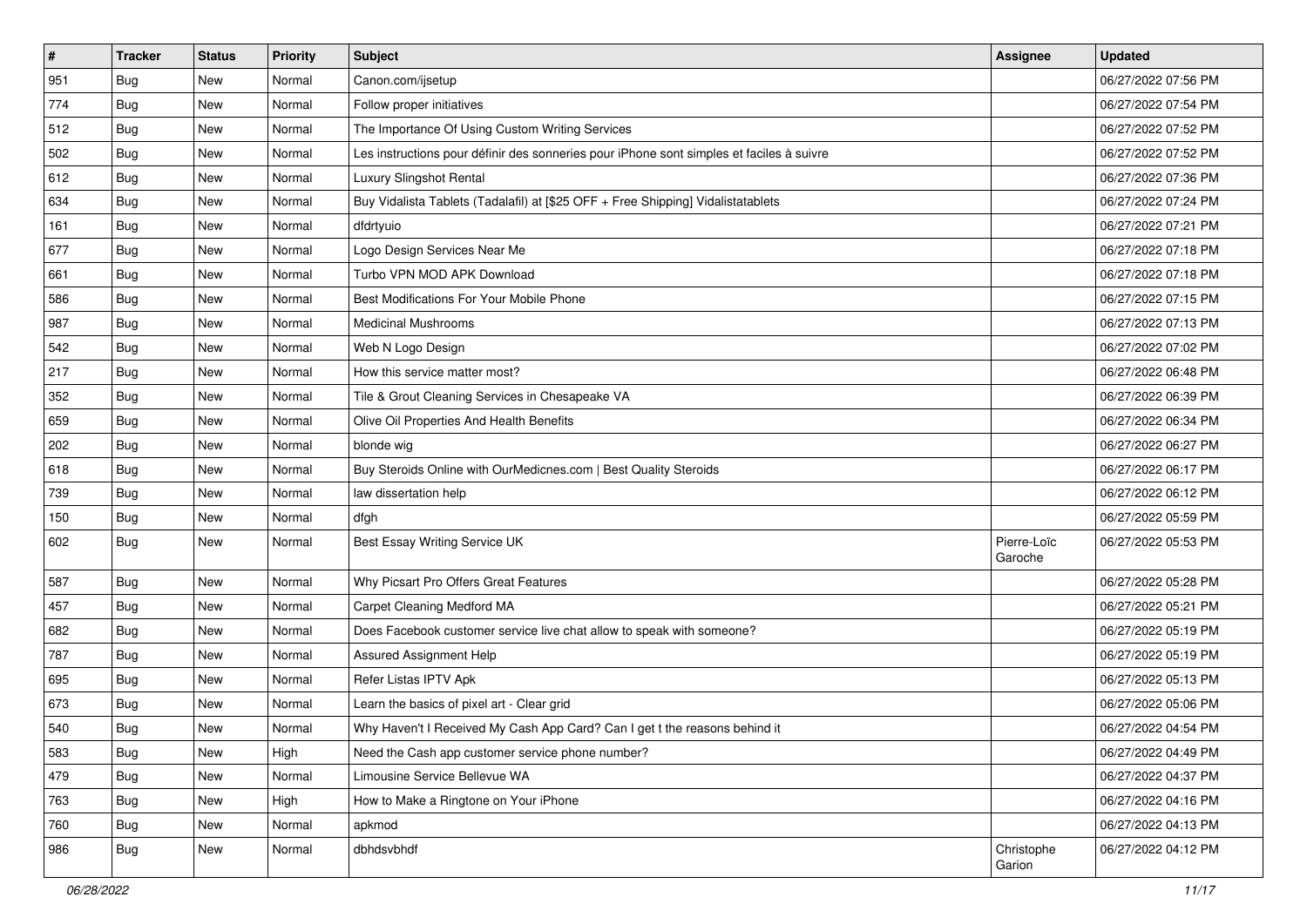| $\vert$ # | <b>Tracker</b> | <b>Status</b> | Priority | <b>Subject</b>                                                                      | <b>Assignee</b>      | <b>Updated</b>      |
|-----------|----------------|---------------|----------|-------------------------------------------------------------------------------------|----------------------|---------------------|
| 738       | Bug            | New           | Normal   | How Much Amount Do I Get Using The Referral Code For Cash App?                      |                      | 06/27/2022 03:58 PM |
| 953       | Bug            | New           | Normal   | Manga Dogs - Read Your Favorite Comics on Your Smartphone                           |                      | 06/27/2022 03:53 PM |
| 686       | <b>Bug</b>     | New           | Normal   | Welcome To The Most Demandable Mahipalpur Escorts Agency                            |                      | 06/27/2022 03:45 PM |
| 655       | Bug            | New           | Normal   | <b>Eggplant Health Benefits</b>                                                     |                      | 06/27/2022 03:40 PM |
| 662       | Bug            | New           | Normal   | Oreo TV Download - The Easiest Way to Watch Live TV                                 |                      | 06/27/2022 03:14 PM |
| 1119      | Bug            | New           | Normal   | Klondike Solitaire                                                                  |                      | 06/27/2022 03:00 PM |
| 115       | <b>Bug</b>     | New           | Normal   | <b>NFL LIVE STREAM</b>                                                              |                      | 06/27/2022 02:53 PM |
| 668       | Bug            | New           | Normal   | Get to know Cash App Refund Process here                                            |                      | 06/27/2022 02:38 PM |
| 225       | Bug            | New           | Normal   | instant personal loan                                                               |                      | 06/27/2022 02:20 PM |
| 615       | Bug            | New           | Normal   | CheapestMedsShop   100% Safe Medicines Online in USA UK & AUS.                      |                      | 06/27/2022 02:19 PM |
| 196       | <b>Bug</b>     | New           | Normal   | Homoeobazaar For Homeopathy Medicines                                               |                      | 06/27/2022 02:18 PM |
| 613       | <b>Bug</b>     | New           | Normal   | Buy Aspadol 100mg Tab Online in US, UK, AU   Erospharmacy                           |                      | 06/27/2022 02:16 PM |
| 484       | Bug            | New           | Normal   | UK best essay writing service                                                       |                      | 06/27/2022 02:01 PM |
| 526       | <b>Bug</b>     | New           | Normal   | Soundcloud to mp3 converter - Download Soundcloud songs                             |                      | 06/27/2022 01:55 PM |
| 274       | Bug            | New           | Normal   | How AI is transforming coupon marketing campaigns?                                  | Anonymous            | 06/27/2022 01:54 PM |
| 1128      | Bug            | New           | Normal   | cvjvfbdi                                                                            | Hamza<br>Bourbouh    | 06/27/2022 01:52 PM |
| 450       | Bug            | New           | Normal   | Floor Stripping Quincy MA                                                           |                      | 06/27/2022 01:48 PM |
| 1101      | Bug            | New           | Normal   | How to Delete Cash App History at once?                                             |                      | 06/27/2022 01:33 PM |
| 222       | Bug            | New           | Normal   | Social Profile links                                                                |                      | 06/27/2022 01:15 PM |
| 184       | Bug            | New           | Normal   | Affordable Business Writing Services                                                |                      | 06/27/2022 01:09 PM |
| 400       | <b>Bug</b>     | New           | Normal   | Office Moving Services in Potomac MD                                                |                      | 06/27/2022 12:57 PM |
| 465       | <b>Bug</b>     | New           | Normal   | Carpet Cleaning Westchester MA                                                      |                      | 06/27/2022 12:50 PM |
| 550       | Bug            | New           | Normal   | Nederland FM - beste manieren om naar internationale radio op internet te luisteren |                      | 06/27/2022 12:45 PM |
| 716       | <b>Bug</b>     | New           | Normal   | La celebración de un BabyShower.                                                    |                      | 06/27/2022 12:29 PM |
| 801       | Bug            | New           | Normal   | Who Is an ETL Engineer                                                              |                      | 06/27/2022 12:25 PM |
| 564       | <b>Bug</b>     | New           | Normal   | How To Install RepelisPlus On Your Android Phone?                                   |                      | 06/27/2022 12:23 PM |
| 579       | <b>Bug</b>     | New           | Normal   | YOUR CV MAKES YOUR FIRST IMPRESSION                                                 | Christophe<br>Garion | 06/27/2022 12:22 PM |
| 703       | Bug            | New           | Normal   | For real-time help, dial Facebook customer service number                           |                      | 06/27/2022 12:08 PM |
| 609       | Bug            | New           | High     | Online Trusted Medicine Store in US for Health - Genericmedsupply                   |                      | 06/27/2022 12:02 PM |
| 233       | Bug            | New           | Normal   | Anauthorsway.com: My User Experience                                                |                      | 06/27/2022 12:02 PM |
| 770       | <b>Bug</b>     | New           | Normal   | Canon IJ Network Tool                                                               |                      | 06/27/2022 11:57 AM |
| 644       | Bug            | New           | Normal   | <b>TeaTV App Review</b>                                                             |                      | 06/27/2022 11:47 AM |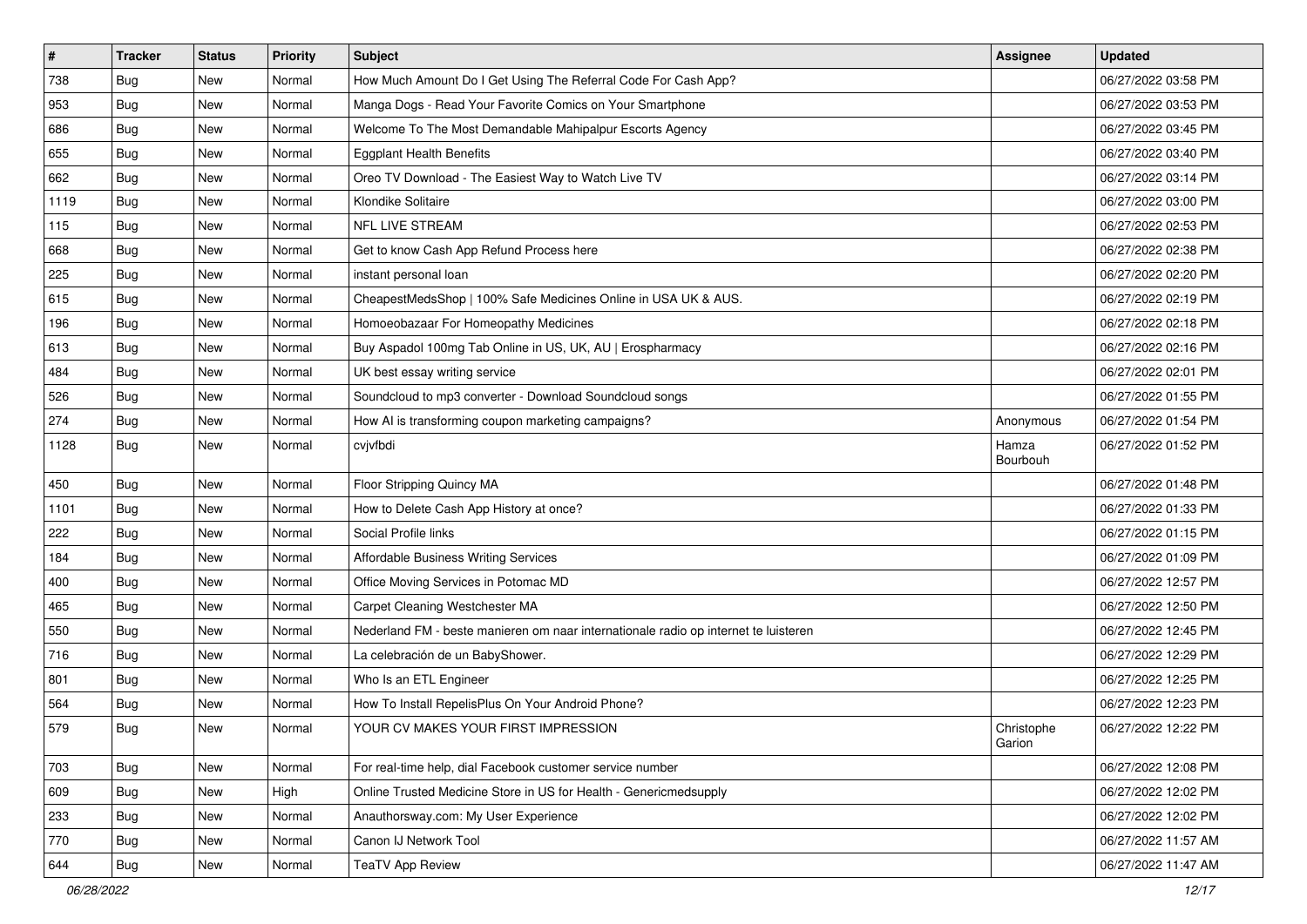| $\vert$ # | <b>Tracker</b> | <b>Status</b> | Priority | <b>Subject</b>                                                                         | Assignee               | <b>Updated</b>      |
|-----------|----------------|---------------|----------|----------------------------------------------------------------------------------------|------------------------|---------------------|
| 235       | Bug            | New           | Low      | HP Printer Assistant Software   Download & Install HP Assistant                        |                        | 06/27/2022 10:48 AM |
| 1118      | Bug            | New           | Normal   | Gameplay Minecraft                                                                     |                        | 06/27/2022 10:33 AM |
| 538       | <b>Bug</b>     | <b>New</b>    | Normal   | Will cash app refund money if scammed quickly?                                         |                        | 06/27/2022 10:25 AM |
| 792       | Bug            | <b>New</b>    | Normal   | What is Google Camera Mod?                                                             |                        | 06/27/2022 10:20 AM |
| 232       | Bug            | New           | Normal   | FM whatsapp messaging app.                                                             |                        | 06/27/2022 10:04 AM |
| 642       | Bug            | New           | Normal   | thong tin thoi tiet ngay hom nay                                                       |                        | 06/27/2022 10:03 AM |
| 590       | Bug            | <b>New</b>    | Normal   | Follow proper initiatives to check my cash app card balance:                           |                        | 06/27/2022 09:57 AM |
| 675       | Bug            | <b>New</b>    | Normal   | What Are Smart Tactics To Fix Cash App Transfer Failed Hurdles?                        |                        | 06/27/2022 09:51 AM |
| 798       | Bug            | New           | Normal   | Who Is an ETL Engineer                                                                 |                        | 06/27/2022 09:48 AM |
| 819       | <b>Bug</b>     | New           | Normal   | Metal Slug Apk para Android                                                            |                        | 06/27/2022 09:35 AM |
| 988       | Bug            | New           | Normal   | <b>Medicinal Mushrooms</b>                                                             |                        | 06/27/2022 09:33 AM |
| 614       | <b>Bug</b>     | <b>New</b>    | Normal   | Como baixar o MOD APK no celular                                                       |                        | 06/27/2022 09:26 AM |
| 657       | Bug            | <b>New</b>    | Normal   | <b>Coconut Nutrition Facts And Health Benefits</b>                                     |                        | 06/27/2022 08:56 AM |
| 113       | Bug            | New           | Normal   | ufc 254 live                                                                           |                        | 06/27/2022 08:54 AM |
| 959       | <b>Bug</b>     | New           | Normal   | Get connected with cash app team-How to get money off cash app at walmart without card |                        | 06/27/2022 08:52 AM |
| 653       | <b>Bug</b>     | <b>New</b>    | Normal   | Jujube (Jinjoles): Properties And Health Benefits                                      |                        | 06/27/2022 08:47 AM |
| 591       | Bug            | New           | Normal   | How To Find Facebook Modifications For Your Spotify Premium Apk?                       |                        | 06/27/2022 08:41 AM |
| 262       | Bug            | New           | Normal   | It this true to dealing Wuth                                                           |                        | 06/27/2022 08:39 AM |
| 528       | Bug            | New           | Normal   | Korean Mag                                                                             |                        | 06/27/2022 08:14 AM |
| 720       | Bug            | New           | Normal   | How does Cash App Phone Number provide a quick treatment?                              |                        | 06/27/2022 08:02 AM |
| 671       | Bug            | <b>New</b>    | Normal   | Hot games                                                                              | Pierre-Loïc<br>Garoche | 06/27/2022 07:40 AM |
| 250       | <b>Bug</b>     | <b>New</b>    | Normal   | Reviews of phone ringtones                                                             |                        | 06/27/2022 07:29 AM |
| 158       | <b>Bug</b>     | New           | Normal   | dfghj zcvgh                                                                            |                        | 06/27/2022 07:28 AM |
| 996       | Bug            | New           | Normal   | Cricut.com/setup                                                                       |                        | 06/27/2022 07:12 AM |
| 317       | Bug            | New           | Normal   | Eco/Green Cleaning Services in Virginia Beach VA                                       |                        | 06/27/2022 07:03 AM |
| 807       | Bug            | <b>New</b>    | Normal   | 1v1 Battle is a strategic action 'Build and shoot' game                                |                        | 06/27/2022 06:52 AM |
| 727       | Bug            | New           | Normal   | Drive for speed simulator mod apk                                                      | Pierre-Loïc<br>Garoche | 06/27/2022 06:33 AM |
| 985       | Bug            | New           | Normal   | Find out the vitality of Facebook Phone Number:                                        |                        | 06/27/2022 05:39 AM |
| 978       | Bug            | New           | Normal   | Delamore Lodge is a place to stay.                                                     |                        | 06/27/2022 04:57 AM |
| 1127      | <b>Bug</b>     | New           | Normal   | Is there any support to find Google Feud answers?                                      |                        | 06/27/2022 04:27 AM |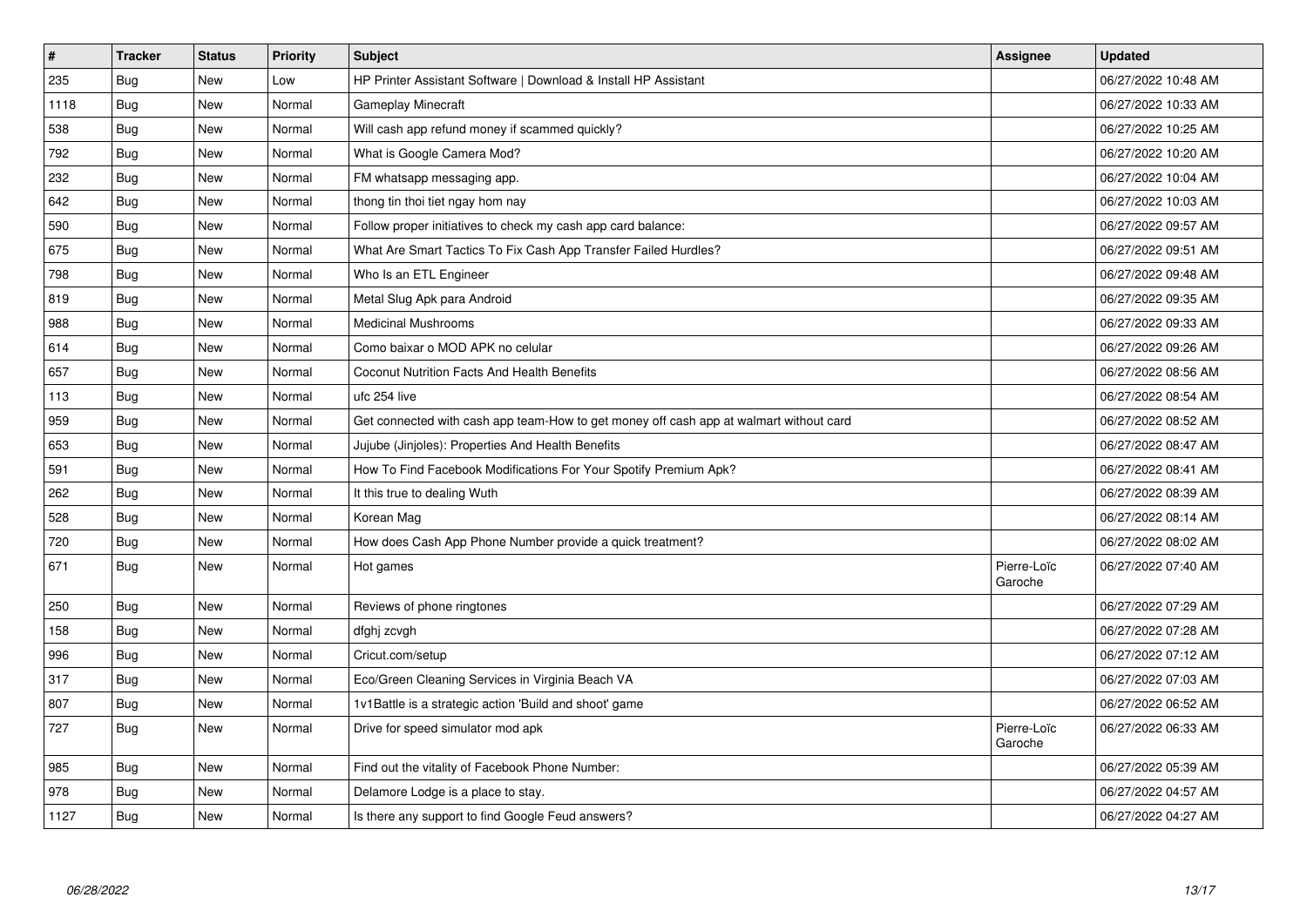| $\pmb{\#}$ | Tracker    | <b>Status</b> | <b>Priority</b> | <b>Subject</b>                                                                                                                                                                                                                                    | Assignee             | <b>Updated</b>      |
|------------|------------|---------------|-----------------|---------------------------------------------------------------------------------------------------------------------------------------------------------------------------------------------------------------------------------------------------|----------------------|---------------------|
| 544        | <b>Bug</b> | New           | Normal          | Hey! I had a very cool idea to order our general picture on canvas for my family as a gift. But couldn't find a good<br>one. Once my friend advised me this article in which I found what I was looking for and gave a cool gift to my<br>family. |                      | 06/27/2022 04:10 AM |
| 596        | Bug        | New           | Normal          | <b>Kids Games</b>                                                                                                                                                                                                                                 |                      | 06/27/2022 04:08 AM |
| 966        | Bug        | New           | Normal          | How to Download the Filmes                                                                                                                                                                                                                        |                      | 06/27/2022 03:25 AM |
| 468        | <b>Bug</b> | New           | Normal          | Floor Cleaning Westchester MA                                                                                                                                                                                                                     |                      | 06/27/2022 02:41 AM |
| 1112       | Bug        | New           | Normal          | What Cash App Policy Says If Random Person Sent Me Money On Cash App?                                                                                                                                                                             |                      | 06/27/2022 02:39 AM |
| 1001       | Bug        | New           | Normal          | Venmo Keep Saying Error?                                                                                                                                                                                                                          |                      | 06/27/2022 02:20 AM |
| 1117       | Bug        | New           | Normal          | Equal Words - Word search game for PC and Windows Phone                                                                                                                                                                                           |                      | 06/27/2022 02:12 AM |
| 154        | Bug        | <b>New</b>    | Normal          | fdgyyrut gyrtrw                                                                                                                                                                                                                                   |                      | 06/27/2022 01:21 AM |
| 758        | Bug        | New           | Normal          | How Do I Study Consistently For Hours?                                                                                                                                                                                                            |                      | 06/27/2022 12:49 AM |
| 998        | Bug        | New           | Normal          | Is It Hard to Solve Wordle An                                                                                                                                                                                                                     |                      | 06/27/2022 12:24 AM |
| 619        | Bug        | New           | Normal          | Online Trusted Medicine Store in US for Health - Genericmedsupply                                                                                                                                                                                 |                      | 06/27/2022 12:12 AM |
| 992        | <b>Bug</b> | New           | Normal          | So vergrößern Sie Ihr Instagram-Profilbild                                                                                                                                                                                                        |                      | 06/26/2022 11:29 PM |
| 748        | Bug        | New           | Normal          | Il y a quelques façons d'obtenir des sonneries gratuites pour votre iPhone                                                                                                                                                                        |                      | 06/26/2022 11:24 PM |
| 962        | Bug        | New           | Normal          | Kostenlose Hörbücher                                                                                                                                                                                                                              |                      | 06/26/2022 10:45 PM |
| 719        | <b>Bug</b> | New           | Normal          | How Do I Send \$5000 Through Cash App Account With Ease?                                                                                                                                                                                          |                      | 06/26/2022 10:14 PM |
| 938        | Bug        | New           | Normal          | Would you like to have your own ringtone                                                                                                                                                                                                          | Christophe<br>Garion | 06/26/2022 09:54 PM |
| 302        | Bug        | New           | Normal          | Auto Electrical Repair Services in Norcross GA                                                                                                                                                                                                    |                      | 06/26/2022 07:49 PM |
| 970        | Bug        | New           | Normal          | The Amount Of Time Does Cash App Direct Deposit Time Take?                                                                                                                                                                                        |                      | 06/26/2022 07:32 PM |
| 1104       | Bug        | New           | Normal          | Idle game fix bug                                                                                                                                                                                                                                 |                      | 06/26/2022 06:52 PM |
| 752        | Bug        | <b>New</b>    | Normal          | Plagerism checker                                                                                                                                                                                                                                 |                      | 06/26/2022 06:33 PM |
| 795        | Bug        | New           | Normal          | Drift Boss - Exciting Race                                                                                                                                                                                                                        |                      | 06/26/2022 06:32 PM |
| 1108       | <b>Bug</b> | New           | Normal          | Six Guns Mod Apk Answers Your Questions                                                                                                                                                                                                           |                      | 06/26/2022 06:26 PM |
| 585        | Bug        | New           | Normal          | What is cash app help number?                                                                                                                                                                                                                     |                      | 06/26/2022 06:21 PM |
| 825        | Bug        | New           | Normal          | Lucky Patcher Download                                                                                                                                                                                                                            |                      | 06/26/2022 06:09 PM |
| 1096       | <b>Bug</b> | New           | Normal          | Race and experience new life.                                                                                                                                                                                                                     |                      | 06/26/2022 06:07 PM |
| 203        | Bug        | New           | Low             | Airport Taxi Guildford                                                                                                                                                                                                                            | Anonymous            | 06/26/2022 06:03 PM |
| 730        | Bug        | New           | Normal          | Canon IJ Network Tool                                                                                                                                                                                                                             |                      | 06/26/2022 05:51 PM |
| 152        | Bug        | New           | High            | professional bridal makeup artist                                                                                                                                                                                                                 | Christophe<br>Garion | 06/26/2022 05:44 PM |
| 974        | Bug        | New           | Normal          | Watch NCAA Football Live Streaming Free                                                                                                                                                                                                           |                      | 06/26/2022 05:33 PM |
| 1098       | <b>Bug</b> | New           | Normal          | Life of a Fisherman                                                                                                                                                                                                                               |                      | 06/26/2022 05:16 PM |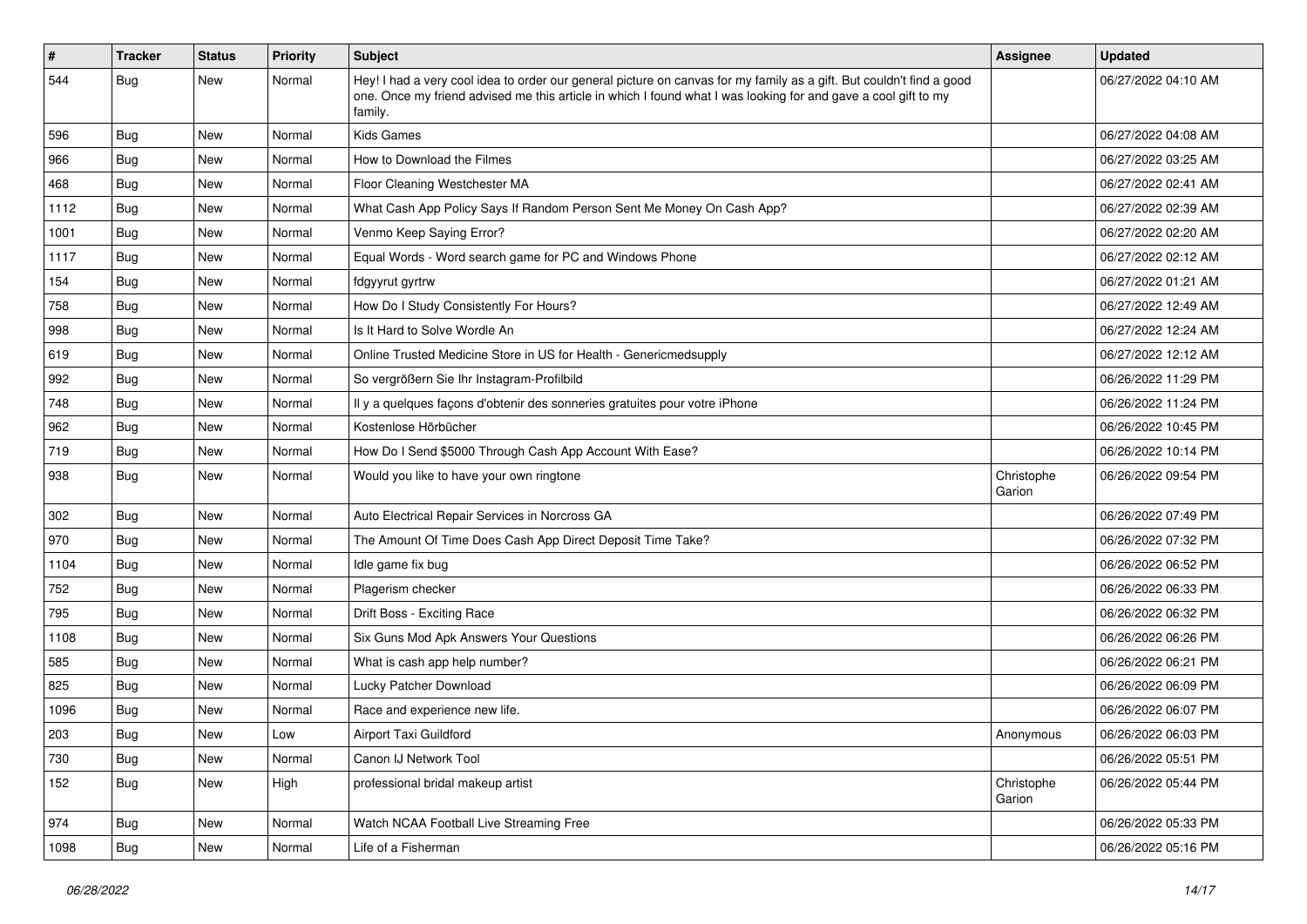| $\vert$ # | <b>Tracker</b> | <b>Status</b> | <b>Priority</b> | <b>Subject</b>                                                                                                                                           | <b>Assignee</b>        | <b>Updated</b>      |
|-----------|----------------|---------------|-----------------|----------------------------------------------------------------------------------------------------------------------------------------------------------|------------------------|---------------------|
| 535       | <b>Bug</b>     | New           | Normal          | Getting Tangled Problems When You Try To Apply For Cash App Delete Account                                                                               | Christophe<br>Garion   | 06/26/2022 04:51 PM |
| 940       | Bug            | New           | Normal          | What is Plex and Is Plex Legal?                                                                                                                          |                        | 06/26/2022 04:50 PM |
| 580       | Bug            | New           | High            | What is Narrative Essay?                                                                                                                                 | Christophe<br>Garion   | 06/26/2022 04:49 PM |
| 750       | Bug            | New           | Normal          | Create a Report Template                                                                                                                                 |                        | 06/26/2022 04:27 PM |
| 1097      | <b>Bug</b>     | New           | Normal          | Race and experience new life.                                                                                                                            |                        | 06/26/2022 04:22 PM |
| 631       | <b>Bug</b>     | New           | Normal          | How Can I Load Cash App Card at Walmart straight away?                                                                                                   |                        | 06/26/2022 04:07 PM |
| 732       | Bug            | New           | Normal          | Get rectifications steps about why cash app transfer failed                                                                                              |                        | 06/26/2022 03:28 PM |
| 582       | Bug            | New           | Normal          | Cash App Won't Let Me Send Money If There Is A Low Balance Available                                                                                     | Pierre-Loïc<br>Garoche | 06/26/2022 02:39 PM |
| 961       | Bug            | New           | Normal          | TeaTv is an Android                                                                                                                                      |                        | 06/26/2022 02:02 PM |
| 754       | Bug            | New           | Normal          | Cómo descargar tonos gratis de teléfono celular                                                                                                          |                        | 06/26/2022 01:56 PM |
| 768       | Bug            | New           | Normal          | Where can you buy best jackets online?                                                                                                                   |                        | 06/26/2022 01:50 PM |
| 144       | Bug            | New           | Normal          | curly bob lace front wigs                                                                                                                                |                        | 06/26/2022 01:44 PM |
| 189       | <b>Bug</b>     | New           | Normal          | <b>College Biology Writing Services</b>                                                                                                                  |                        | 06/26/2022 12:50 PM |
| 749       | Bug            | New           | Normal          | The Best Bubble Shooter Game for Android                                                                                                                 |                        | 06/26/2022 12:12 PM |
| 941       | Bug            | New           | Normal          | is Disney Now and Disney Plus different?                                                                                                                 |                        | 06/26/2022 12:10 PM |
| 260       | <b>Bug</b>     | New           | Normal          | Web Design Services Near Me                                                                                                                              |                        | 06/26/2022 11:55 AM |
| 1120      | <b>Bug</b>     | New           | Normal          | Summary of 5 best coloring apps on phones                                                                                                                |                        | 06/26/2022 11:32 AM |
| 547       | Bug            | New           | Normal          | Get rid of the issue of cash app down by calling experts.                                                                                                |                        | 06/26/2022 10:38 AM |
| 952       | <b>Bug</b>     | New           | Normal          | Canon IJ Network Tool                                                                                                                                    |                        | 06/26/2022 10:35 AM |
| 993       | Bug            | New           | Normal          | IO Games Free Online                                                                                                                                     |                        | 06/26/2022 09:41 AM |
| 989       | <b>Bug</b>     | New           | Normal          | Barewoods Wax Cigar                                                                                                                                      |                        | 06/26/2022 09:19 AM |
| 1111      | Bug            | New           | Normal          | LOLBeans is a fun battle royale game where you race with other players while avoiding obstacles. Reach the end<br>of the course in competitive gameplay! |                        | 06/26/2022 09:17 AM |
| 706       | Bug            | New           | Normal          | How Can You Cancel A Cash App Payment Without Any Prior Information?                                                                                     |                        | 06/26/2022 09:13 AM |
| 958       | <b>Bug</b>     | New           | Normal          | Avail Cash app support service to know Sutton bank cash app number                                                                                       |                        | 06/26/2022 08:46 AM |
| 984       | <b>Bug</b>     | New           | Normal          | How to disable, permanently delete Twitter account on phone, PC                                                                                          |                        | 06/26/2022 08:28 AM |
| 747       | <b>Bug</b>     | New           | Normal          | How to Install Tyflex Plus on Your Android Device                                                                                                        |                        | 06/26/2022 08:16 AM |
| 874       | Bug            | New           | Normal          | Cómo descargar Minecraft Apk                                                                                                                             |                        | 06/26/2022 08:01 AM |
| 1102      | <b>Bug</b>     | New           | Normal          | Charlottesville Travel Guide?                                                                                                                            |                        | 06/26/2022 07:44 AM |
| 517       | <b>Bug</b>     | New           | Normal          | Proficient tips to take help of cash app support professionals:                                                                                          |                        | 06/26/2022 07:34 AM |
| 964       | Bug            | New           | Normal          | Can I Fix Cash App Transfer Failed Issues By Adding Sufficient Funds?                                                                                    |                        | 06/26/2022 07:21 AM |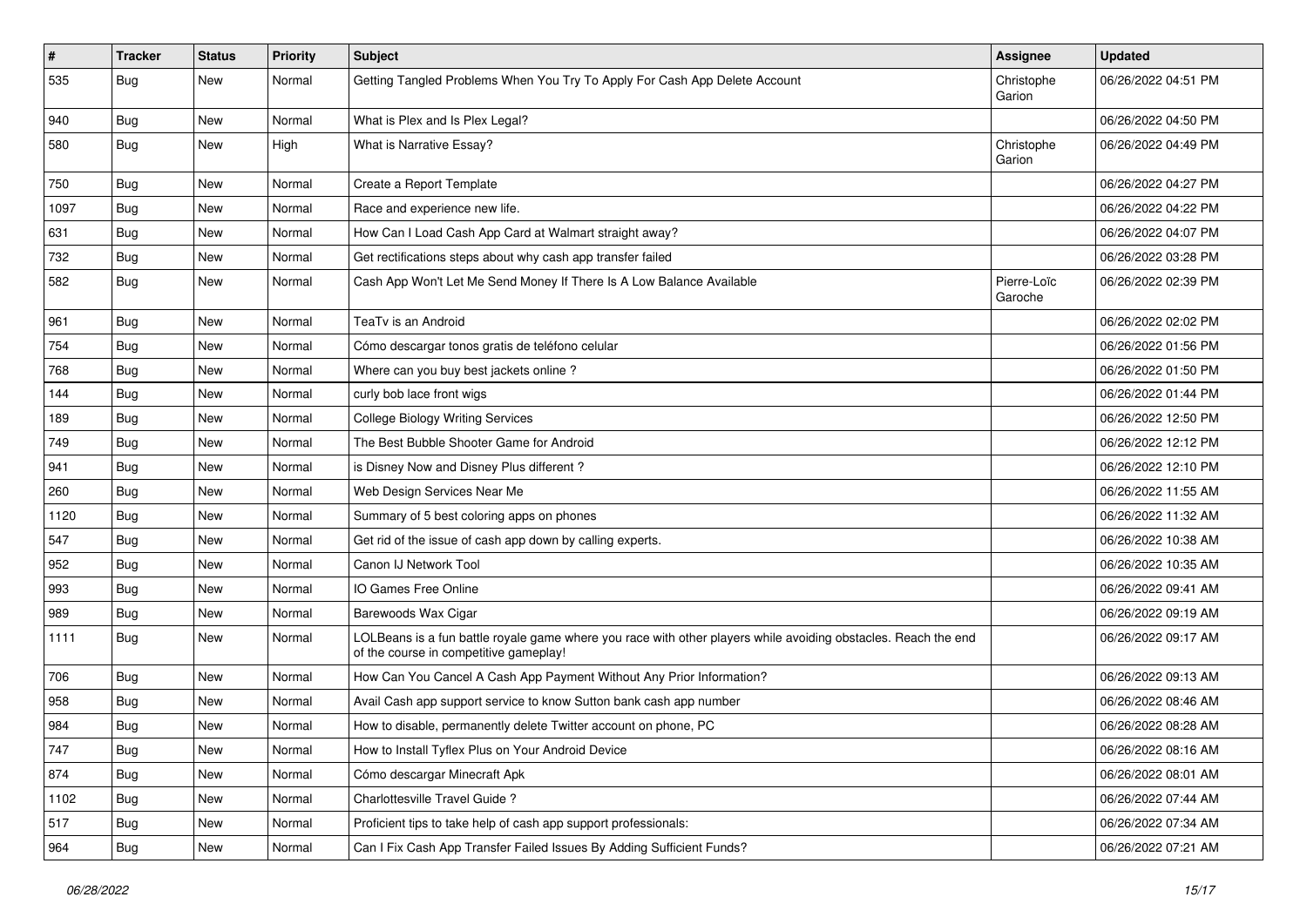| $\vert$ # | <b>Tracker</b> | <b>Status</b> | Priority | <b>Subject</b>                                                                 | <b>Assignee</b>        | <b>Updated</b>      |
|-----------|----------------|---------------|----------|--------------------------------------------------------------------------------|------------------------|---------------------|
| 771       | <b>Bug</b>     | New           | Normal   | united airlines baggage policy                                                 |                        | 06/26/2022 07:19 AM |
| 638       | Bug            | New           | Normal   | Run 3 game                                                                     |                        | 06/26/2022 06:31 AM |
| 728       | Bug            | New           | Normal   | Will Cash App refund money if scammed? Hitches With Optimum Ease               |                        | 06/26/2022 06:15 AM |
| 977       | <b>Bug</b>     | New           | Normal   | Fans of the Old Country will like this book.                                   |                        | 06/26/2022 05:54 AM |
| 990       | Bug            | New           | Normal   | Mushrooms                                                                      |                        | 06/26/2022 05:41 AM |
| 198       | Bug            | New           | Normal   | DR. RECKEWEG R42 (HAEMOVENIN) (22ML)                                           |                        | 06/26/2022 05:31 AM |
| 946       | Bug            | New           | Normal   | What is Plex and Is Plex Legal?                                                |                        | 06/26/2022 05:23 AM |
| 950       | Bug            | New           | Normal   | ij.start canon                                                                 |                        | 06/26/2022 04:35 AM |
| 310       | Bug            | New           | Normal   | Mattress Cleaning Services in Virginia Beach VA                                |                        | 06/26/2022 04:33 AM |
| 829       | Bug            | New           | Normal   | Write My Dissertation For Me UK                                                | Pierre-Loïc<br>Garoche | 06/26/2022 04:13 AM |
| 935       | <b>Bug</b>     | New           | Normal   | MovieBox Pro Apk - Watch Movies and TV Shows on Your Android Phone             |                        | 06/26/2022 04:11 AM |
| 741       | Bug            | New           | Normal   | <b>Blockchain Technology Solutions</b>                                         |                        | 06/26/2022 02:19 AM |
| 259       | <b>Bug</b>     | New           | Normal   | call center services                                                           |                        | 06/26/2022 01:30 AM |
| 650       | <b>Bug</b>     | New           | Normal   | <b>Cherries Health Benefits</b>                                                |                        | 06/26/2022 12:57 AM |
| 630       | Bug            | New           | Normal   | How Can I Load Cash App Card at Walmart straight away?                         |                        | 06/26/2022 12:04 AM |
| 635       | Bug            | New           | Normal   | Buy Steroids Online with OurMedicnes.com   Best Quality Steroids               |                        | 06/26/2022 12:01 AM |
| 954       | Bug            | New           | Normal   | AZ Screen Recorder Mod                                                         |                        | 06/25/2022 11:24 PM |
| 227       | Bug            | New           | Normal   | Cash App Help & Solutions - Here You Will Get Better Assistance                |                        | 06/25/2022 11:21 PM |
| 742       | Bug            | New           | Normal   | How Long Does Cash App Support Take To Respond For A Better Support?           |                        | 06/25/2022 11:00 PM |
| 955       | Bug            | <b>New</b>    | Normal   | How Long Does Verification Take On Cash App If You Apply For The Verification? | Christophe<br>Garion   | 06/25/2022 10:50 PM |
| 956       | Bug            | <b>New</b>    | Normal   | FNF Free Mods Online                                                           |                        | 06/25/2022 09:59 PM |
| 1106      | Bug            | New           | Normal   | How Do I Get Cash App ++ Without Confronting Any Technical Glitches?           |                        | 06/25/2022 09:53 PM |
| 710       | Bug            | New           | Normal   | Take Necessary Assistance If You Are Unable Activate Cash App Card             |                        | 06/25/2022 09:26 PM |
| 1103      | Bug            | New           | Normal   | Idle game fix bug                                                              |                        | 06/25/2022 09:08 PM |
| 979       | <b>Bug</b>     | New           | Normal   | Free Gas Cards for the Unemployed                                              |                        | 06/25/2022 09:02 PM |
| 731       | Bug            | New           | Normal   | Avail Of Cash App Customer Service If Unable To Down Cash App Mobile App?      |                        | 06/25/2022 08:36 PM |
| 1024      | Bug            | New           | Normal   | How to choose the right broker                                                 |                        | 06/25/2022 06:23 PM |
| 1025      | Bug            | New           | Normal   | how to change the logo in wordpress                                            |                        | 06/25/2022 06:20 PM |
| 1026      | Bug            | New           | Normal   | New Puzzle Game for All Age - Dordle                                           |                        | 06/25/2022 06:17 PM |
| 1027      | Bug            | New           | Normal   | Word hurdle: Viral and Fun Online Game                                         |                        | 06/25/2022 06:13 PM |
| 636       | <b>Bug</b>     | New           | Normal   | What is the most popular furniture color?                                      |                        | 06/25/2022 04:57 PM |
| 598       | <b>Bug</b>     | New           | Normal   | Universo s / f Download                                                        |                        | 06/25/2022 03:38 PM |